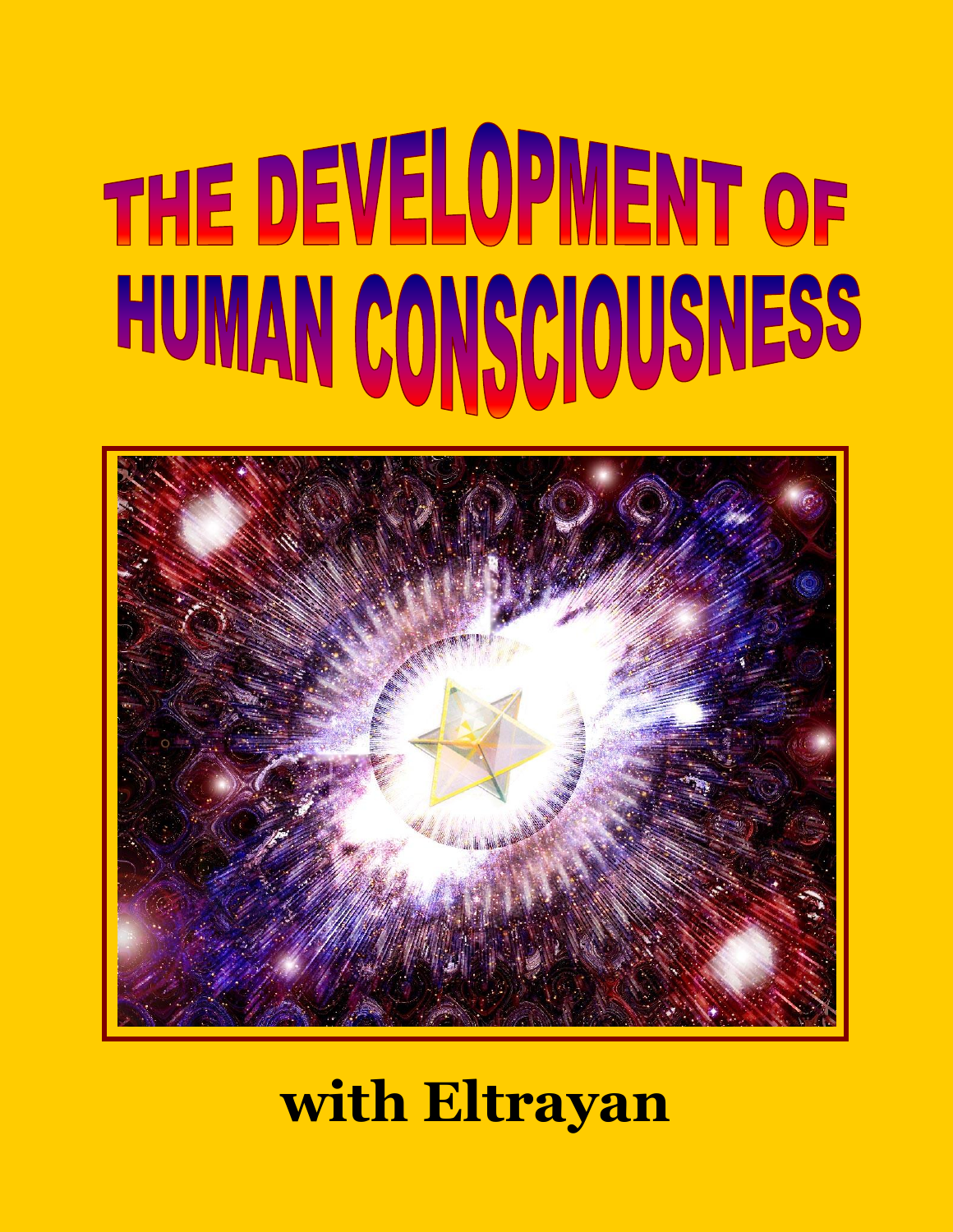#### **Published January 2003 by the**

#### **SELF EMPOWERMENT ACADEMY**



**[www.selfempowermentacademy.com.au](http://www.selfempowermentacademy.com.au/) [www.jasmuheen.com](http://www.jasmuheen.com/)**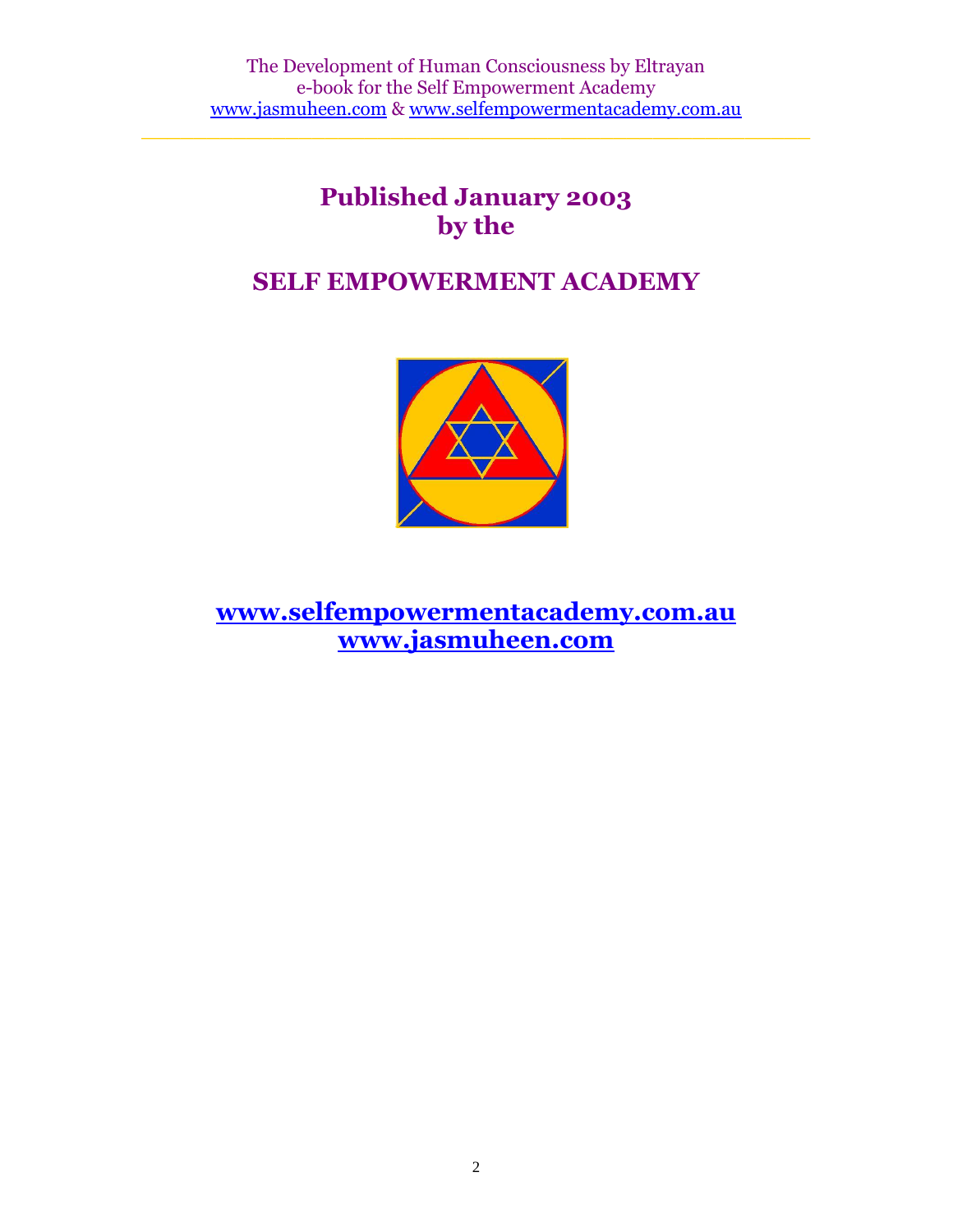#### **C0ntents**:

- Page 3: Introduction
- Page 6: As Above, So Below
- Page 8: Birth and Death
- Page 10: Karma and Reincarnation
- Page 12: The Ultimate Reality
- Page 15: Earth's Planetary Chain
- Page 17: Lemuria ad Atlantis
- Page 19: The Sixth Root Race
- Page 20: The System of Evolution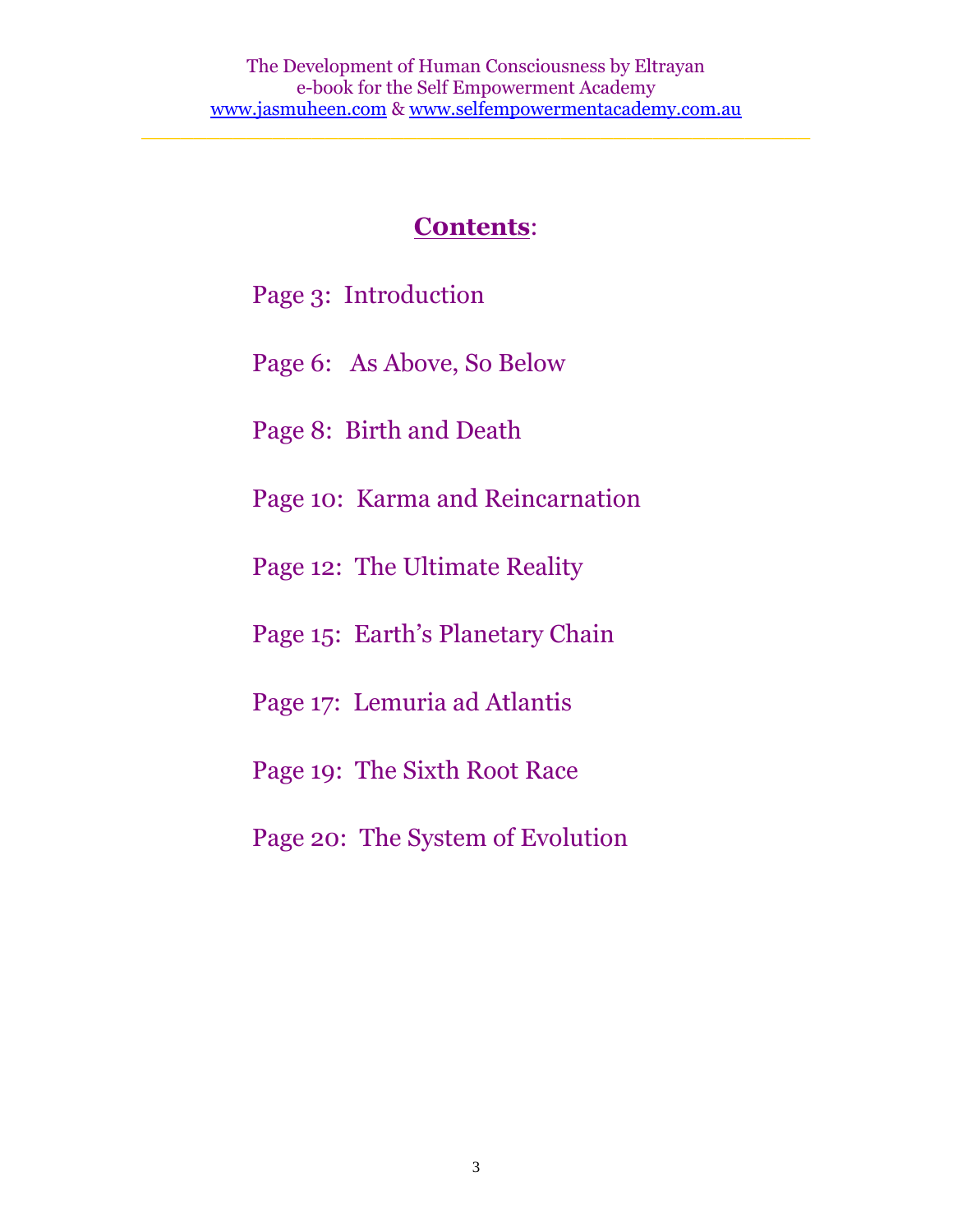### *The Development of Human Consciousness*

We provide the following information as it helps to have an intellectual model of reality so we have an acceptable understanding of who we are, why we are on earth, where we have come from, the future and the galactic picture. The following information comes from over 30 years of research and is based on various sources of ancient wisdom: the ancient mystery schools of India, Egypt and Greece. In recent times these secrets have been released to a select audience by the Rosicrucians and the Theosophical society.

Obviously this model of reality may differ from that which you have adopted but the point is that at this time, it is not information which we have acquired that is important, but rather what we are doing with it and how we are applying it in our own lives. Does our model of reality create a limited or a limitless life for us? Does it enhance the lives of others and benefit the earth? If not, do we have the courage to change our model so it supports the paradigm of health and happiness, peace and prosperity for all?

We will describe, simply, a sophisticated and comprehensive model of the structure of human evolutionary existence, as outlined in Rosicrucian and Theosophical literature. These writings take their primary instruction from the ancient Vedic scriptures, which are written in Sanscrit, the oldest surviving language.

There are four main ways by which people find the path of spiritual evolvement: (1) through the companionship of someone who is already on the path, their physical presence being of great influence; (2) by hearing or reading teachings on the subject; (3) by sheer force of thought which can lead to the conclusion that a plan of evolution and those who know about it must exist, along with a way by which those evolved individuals can be contacted; and (4) through the practice of virtue, which develops intuition that will take the person to the company of likeminded individuals.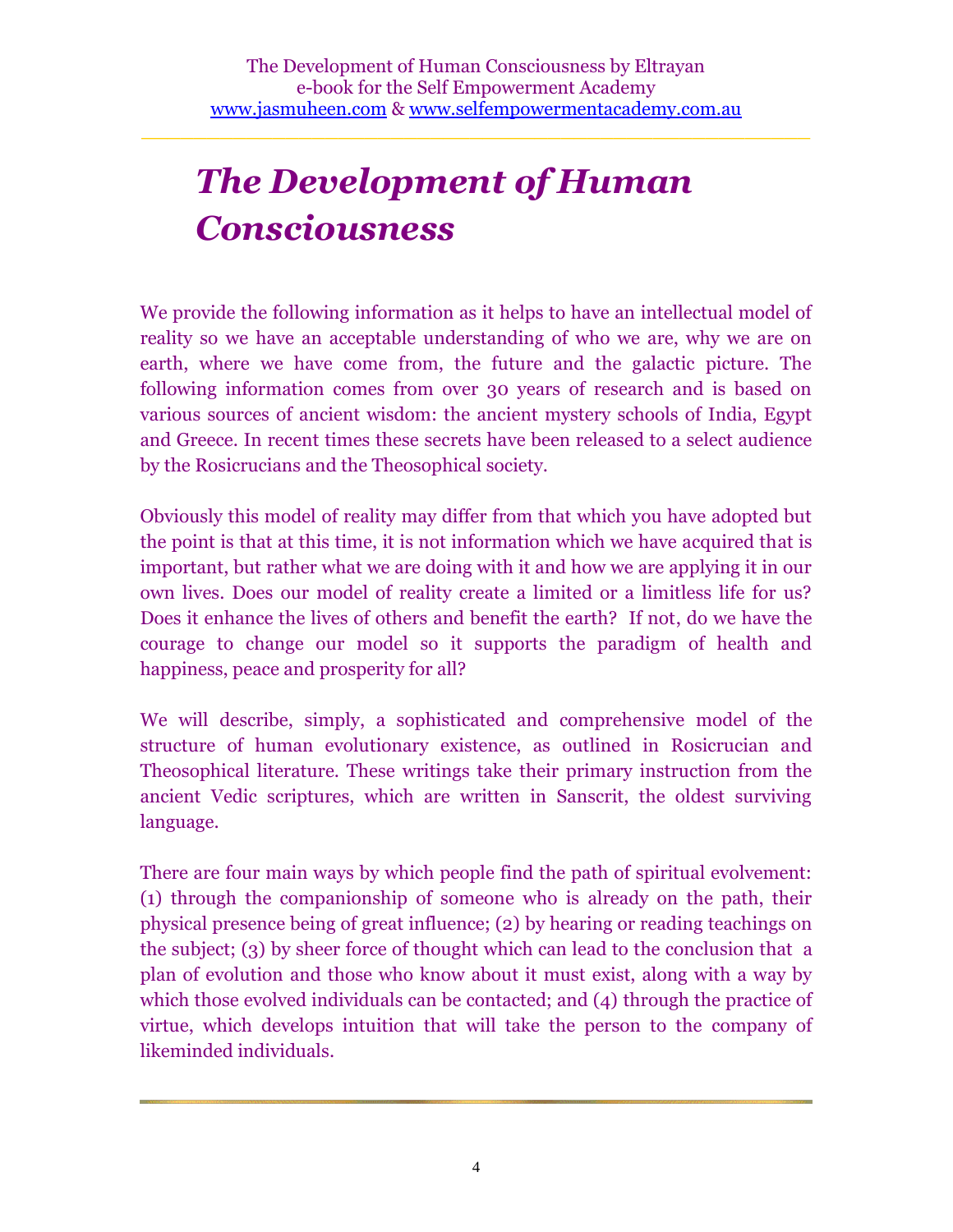#### *FATE and FREE WILL*

Many people ask how the apparent contradiction of human free will and the simultaneous certainty of a master plan can be explained. How can both be so? To understand this it's necessary to understand the composite nature of humanity. The Ancient Wisdom teaches that individuals consist of 7, 10, or 12 components, depending on the level the student wishes to consider. In the simplest model of understanding, these components further divide into three parts, the trinity of most religions.

The example of this trinity in humans is the spirit, soul, and body. Our spirit is an extention of what is referred to as our self, also called the monad or the atman. The self is an individual spark of the divine. To better know itself, the self projects a ray into the denser vibration levels of matter, clothing itself to become the spirit, then extending the ray to construct the soul, which then projects a ray to still more dense levels to construct the body.

The human spirit remains in existence for the life of our galaxy. The soul, the aspect which reincarnates, withdraws into the spirit between physical lives. Bodies, including the lower mental and astral bodies, dissipate after each physical existence, to be reconstructed with each new physical manifestation.

Spirit speaks to soul and soul to body. While the three parts compose the whole, they are at the same time individual life forces, which aspire to gravitate to the evolutionary rung above them. The three parts consequently may have differing priorities and objectives. People call the voice of soul conscience, which is the collective wisdom of all their past lives, and occasionally hear the whisper of spirit, which they say is intuition. The voice of the self is referred to as knowing.

Spirit cooperates with the spiritual hierarchy in assisting nature's plan of evolution. That plan is set and will not vary, being the expression of the will of the "Principle", the unmanifest creator of the universe. The plan of evolution is what fate is. The level of free will is a measure of spiritual and intellectual status, spirit having more than soul, and soul more than body. Consequently, humans exercise free will in the physical world only to the extent that the grand design can not be affected.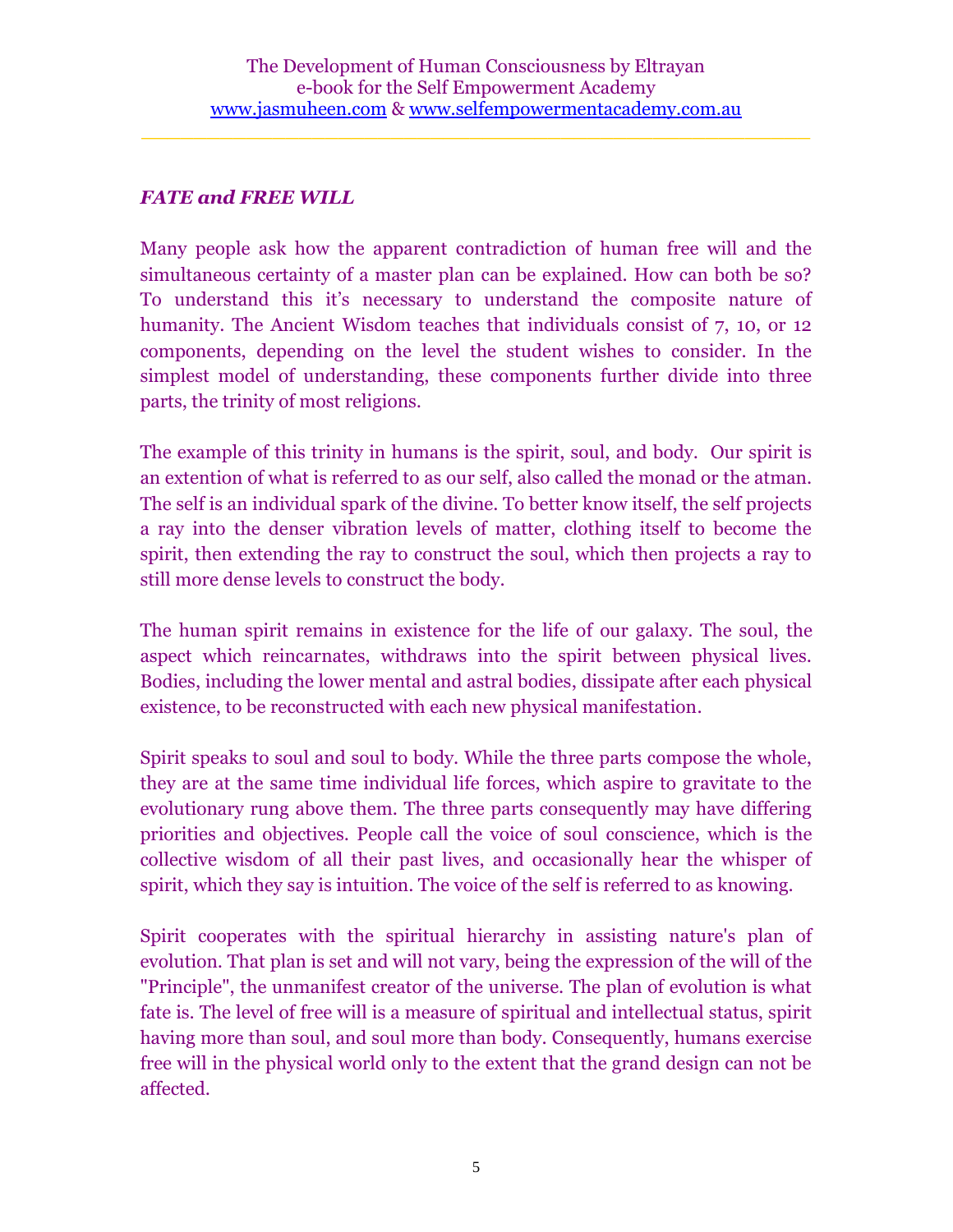Spiritual enlightenment involves opening the lines of communication between spirit, soul and body. A veil exists between each part which may be made less coarse and more transparent by aspiring to being, and by living out, the role of the higher aspect of yourself. The Ancient Wisdom says that the four attributes required for enlightenment are: discernment, desirelessness, good conduct, and love.

#### *AS ABOVE, SO BELOW*

This saying is credited to Hermes, a name shared by a succession of Egyptian and Greek seers. The saying is a truism of nature, for life's string of existence runs for eternity, from forever to forever. This is difficult to understand in the physical world, where linear time is an aspect of perception. However, nature's plan is repeated all along the string of life, and an examination of the human evolutionary structure will reveal an exact mirror of the structure of the composition of humans.

Since life is endless, it is a matter of deciding which segment to consider. As mentioned, the Ancient Wisdom considers increasingly complex views of 7, 10, and 12 compartments. For simplicity we"ll outline the 7 segment model of human evolutionary unfolding:

(1) the mineral kingdom - simple organic unism as a body,

(2) the plant kingdom - the pressure towards individualisation increases,

(3) the animal kingdom - the beginning of distinct individualised groups,

(4) the human kingdom - individuality,

(5) Adepts - fully developed individuality, realisation of a unifying underlying consciousness,

(6) lower Gods - perfected individuality, beginning of cosmic consciousness, and,

(7) Gods - realisation of cosmic consciousness without loss of a perfected, impersonal individuality.

This model of evolution is repeated in the composition of humans. The seven components of humans are traditionally described using Sanskrit terms: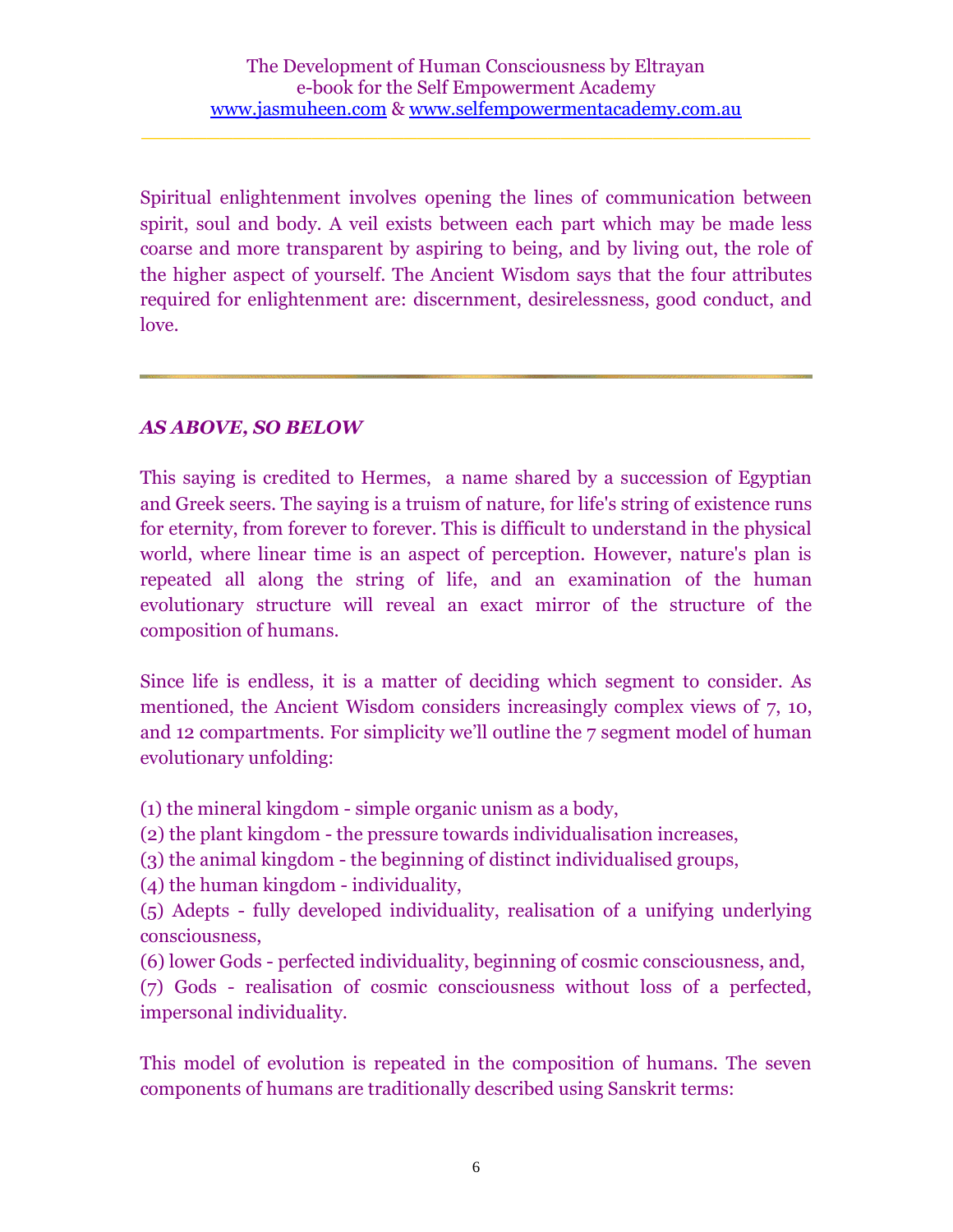(1) physical body - the common carrier of all the inner constitution of the human during physical life,

(2) astral model body - the exact but more ethereal model on which the human body is built,

(3) prana - the human individual electrical field manifesting as vitality,

(4) karma - the organ of desires and aspirations, the driving force in the human constitution,

(5) manas - the organ of ego consciousness, the reincarnating soul,

(6) buddai - the spiritual organ in humans which expresses itself as intuition, the inseparable veil of the atman, and

(7) atman - divine pure consciousness.

These seven components in humans divide into spirit, soul, and body:

| spirit | atman                                 |
|--------|---------------------------------------|
|        | buddai                                |
| soul   | manas                                 |
|        | karma                                 |
| body   | prana<br>astral body<br>physical body |

At death, the soul divides; the manas, which is the reincarnating aspect, being withdrawn into the spirit, and the karma and three lower bodies decomposing into their constituent life atoms.

There are 5 other levels in the composite human which make up the 12 compartment model of understanding. Below the mineral kingdom, there are three non-physical elemental kingdoms, and above the Gods there are two more highly spiritually evolved kingdoms.

The numbers 7, 10, and 12 recur. 7 is the keynote of Earth; that is, energy is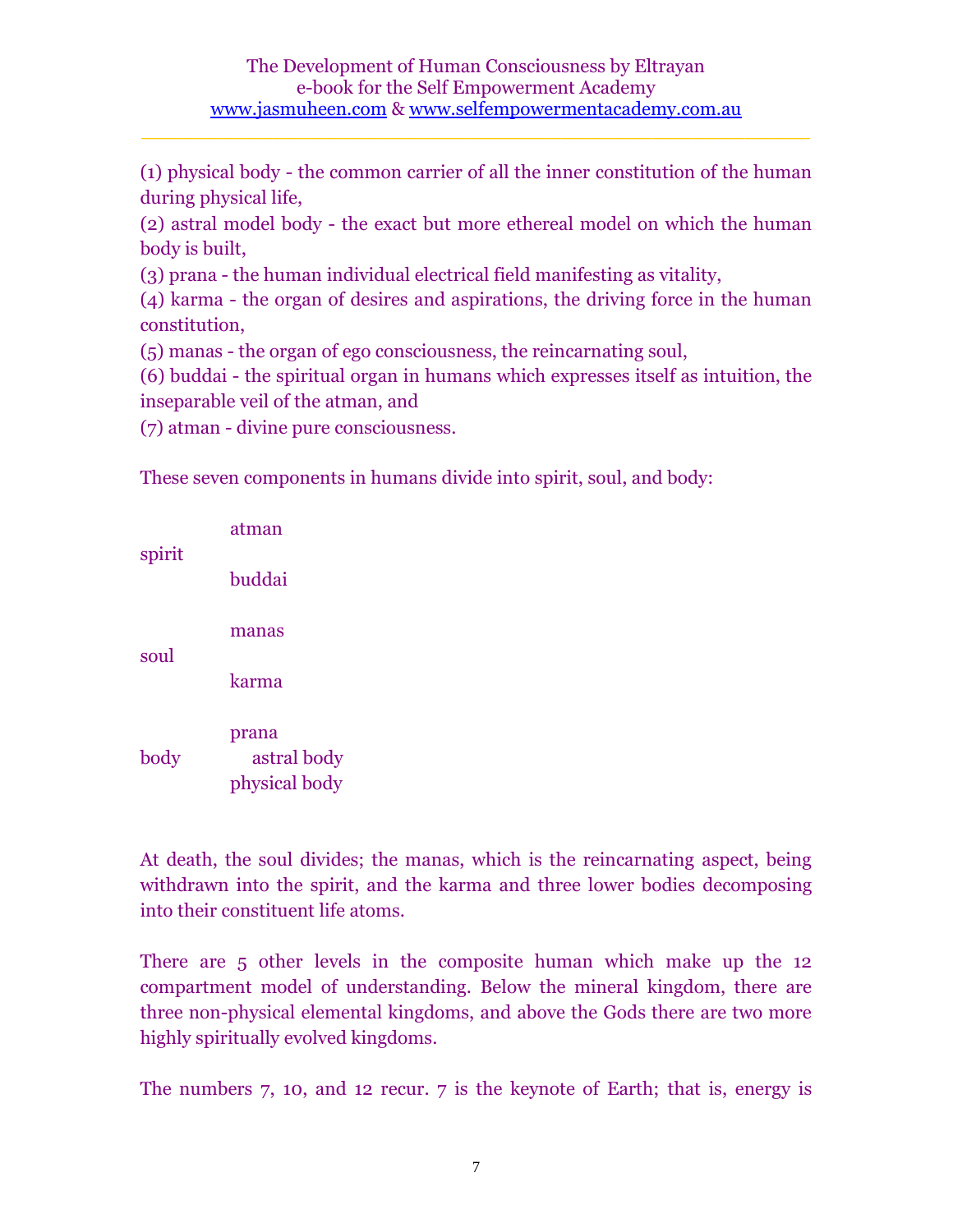distributed in units of 7. 10 is the key note of the solar system, the sun distributing energy in units of 10 to Earth, and 12 is the key note of the galaxy which distributes in units of 12. The galaxy includes the solar system, and the solar system of course includes the Earth.

Each human is a miniature mirror of the universe. Human principles and elements are built from the forces and substances of which the universe is built. The individual's constitution is so constructed and divided because the constitution of the universe is so constructed and divided. For example, humans are composed of five of the great elements: fire, air, water, Earth, and astral light. The elementals which belong respectively to these feel attracted to humans by reason of their co-essence. That element which predominates in a human will be the ruling element throughout life. For instance if it is Earth, the gnomic element, then the gnomes will lead the person towards attracting metals - money and wealth.

#### *BIRTH and DEATH*

A question often asked is: how do we manifest into physical human form? In the trinity model of understanding, humans, when physically alive, consist of spirit, soul, and body. The three aspects coexist on different levels of vibration. When the spirit re-descends into physical incarnation upon the Earth, it throws forth from itself, and gathers around itself, material substances on the various planes through which it descends.

This structure of life atoms on the psychomental plane is the soul. Only half of the life atoms composing the soul are provided by the spirit. The other half are life atoms which composed this soul and were discarded by it in past lives, and which return by psychomagnetic attraction. The soul then projects a ray into the denser levels, forming the lower mental, astral and physical bodies. Only half of these bodies' life atoms are provided by the soul, the rest being those which were exuded in past lives and which are reattracted.

The comment often passed by adolescents to their parents that they didn't ask to be born is not correct. Each person who is born has selected the environment,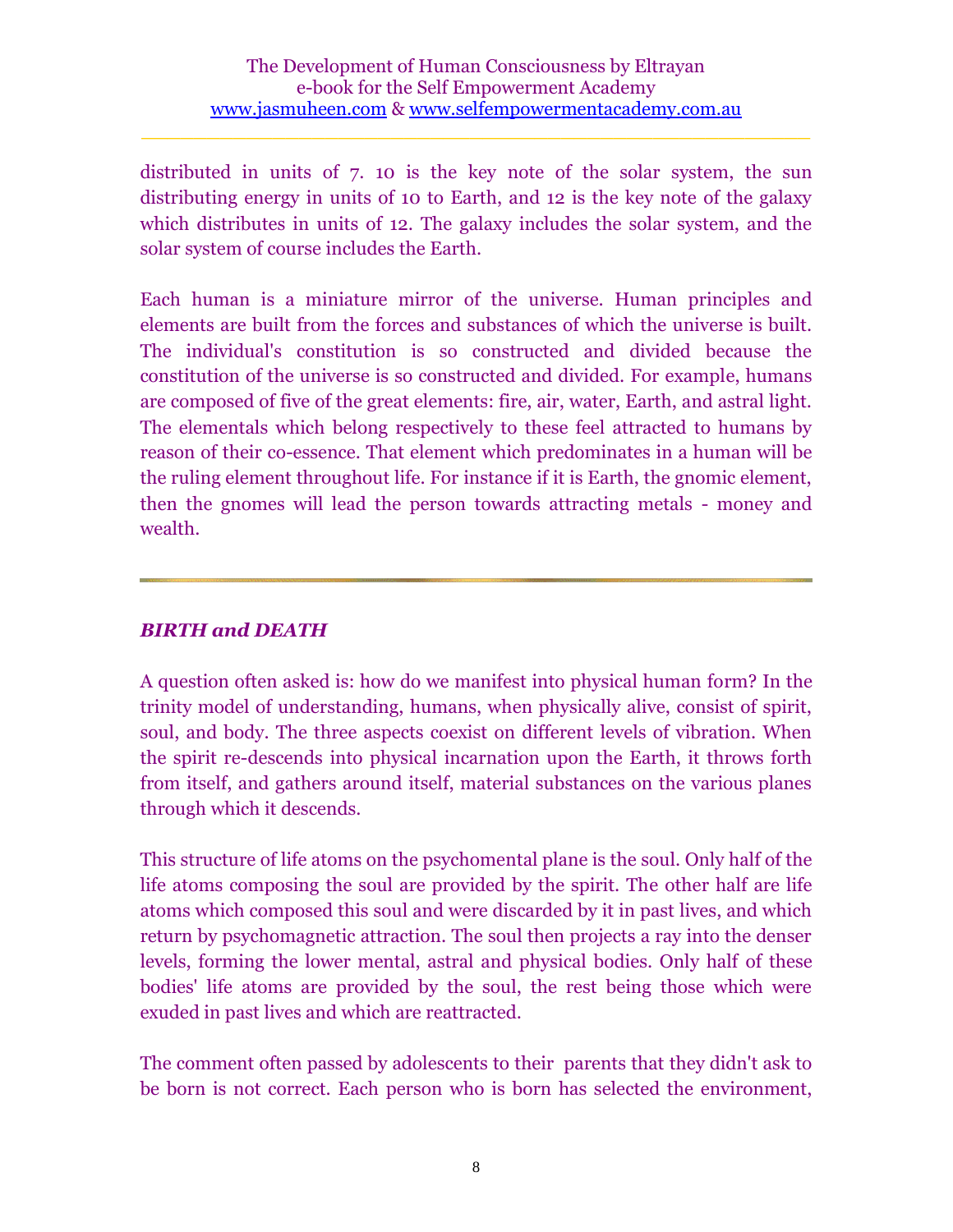including their parents, where they are most likely to learn the lessons they have set for themselves, and to repay the karmic debt they have decided to eliminate.

Can the length of a physical life be extended without causing disruption to nature? Each person is born with a life energy ration, and the rate at which they use it is a matter of individual choice. Halving the breathing rate dramatically extends lifespan, and halving the food calorie intake increases the balance of life expectancy from that time by one third. The other main ingredients in achieving longevity are a passion for life, and exercise.

Is there an upper limit to longevity? Adepts who incarnate physically to perform service for humanity find after approximately two hundred years, that the energy cost in maintaining that body is greater than the inconvenience of being reborn.

What relationship do the new bodies created at birth have to past lives? The lower mental, astral, and physical bodies are new for each life, although approximately half of the life atoms of each are attracted to them, having been deposited by the individual on that plane in previous lives. The lower mental and astral bodies which humans first form are exactly an expression of the individual as they were at the end of their last life. As the person goes through life, these bodies are modified considerably.

After death, a period of time is spent in the more dense astral kingdom, while the soul divides into its higher and lower aspects. Those who have led a virtuous existence do not spend long there. However, the excessive emotional outpourings of loved ones can hinder this journey. Cremation of the body rather than burial also helps to speed up the disintegration of the astral model body, so that advancement to the bliss of the kingdom of Heaven can occur.

The soul spends the time between lives in the kingdom of Heaven. The level of consciousness the spirit inhabits is the spiritual state of Nirvana. Nirvana does not mean annihilation, but absorption into the great universal soul, which is a state of being, not an individual. Reaching this state means becoming part of the integral whole, but with no loss of individuality. The spirit lives without fear of modification of form, since form pertains to matter, and the state of Nirvana implies lack of even the most sublimated particle of matter.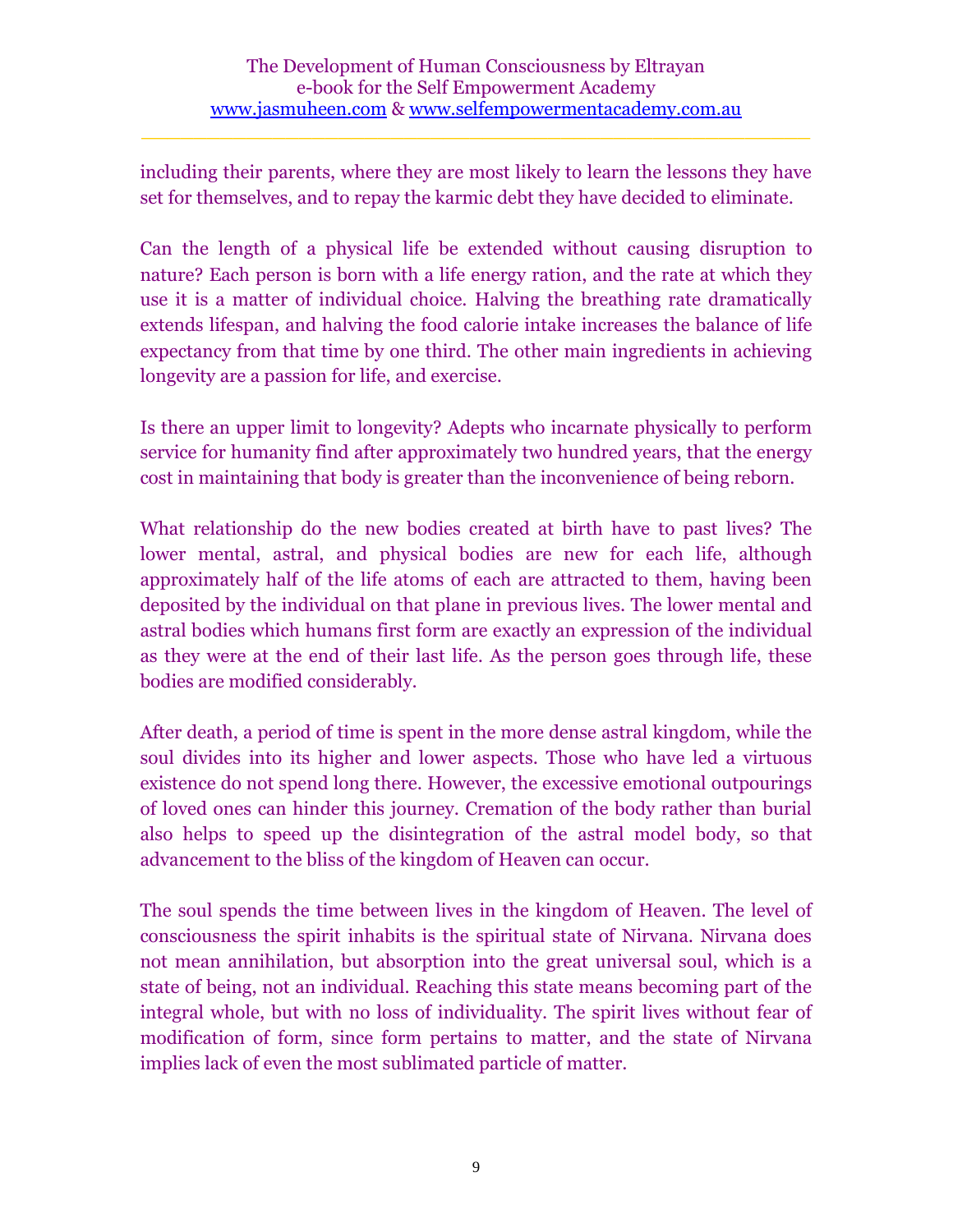What is the goal at the end of our many lives? Within the grand plan of evolution, the goal for humanity is achieving the melding of our personality, soul and spirit. Beyond that lies the choice of unimaginable adventures.

What lessons are to be learned in physical existence? Humans have been cut off from direct knowledge of spirit, to dwell completely in the isolation of three dimensional experience, since only in such isolation from the divine can humans develop the necessary self consciousness and freedom which are the prerequisites for developing individual self consciousness and for the appearance of unconditional love on Earth.

When in physical manifestation, time appears to be a basic element. However, time is simply another aspect of activity, motion, or dynamics, in the guise of a symbol. It denotes the amount of activity in terms of a definite unit, using space as a background. This makes possible the correlating of events and the bringing of order into the universe. There is no actual movement of time, but rather what we see as the passage of time is the physical world going from lesser to greater levels of chaos. There can be no time without motion, nor motion without time, and neither without thought.

#### *KARMA and REINCARNATION*

Reincarnation is the rebirth in a physical body of the soul of an individual, to gain the experiences which are only available from physical manifestation. A large number of lives need to be lived to achieve the desired result. Karma is the accumulated result of all past lives, a type of impersonal debit and credit ledger, the balancing of which is a major reason for humans to incarnate so many times. When this is understood, it is obvious that negative and harmful acts are only done in ignorance of this knowledge, since an equally negative and harmful reaction is automatically applied to the individual performing the act, in either their current or a future life.

As a general rule, humans usually are born not less than three and not more than seven times in one gender before switching over to the other. However, as soon as the individual soul makes some progress, considerable elasticity is introduced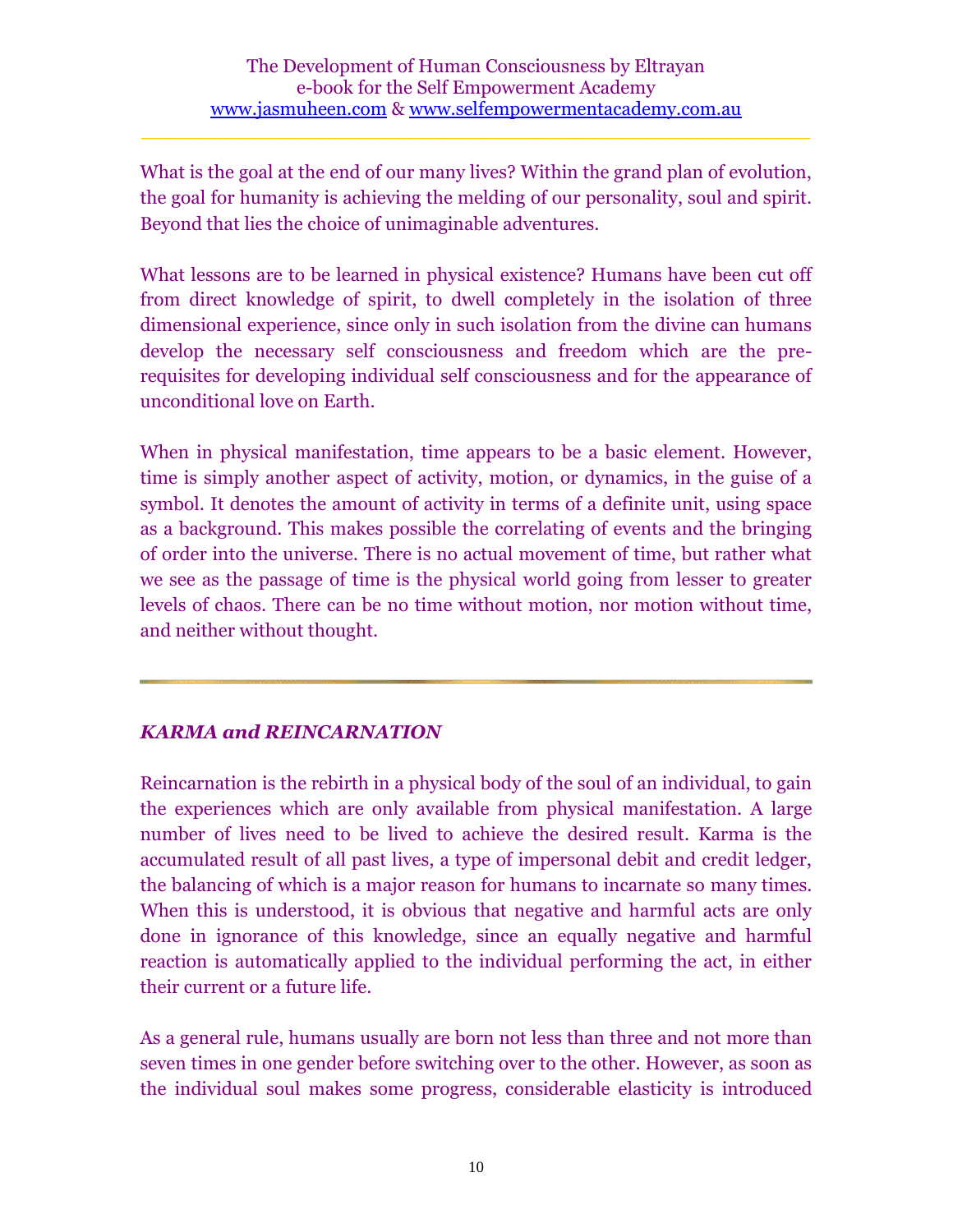into the arrangements, and the soul is born into the gender, race, and conditions best suited to produce conditions to strengthen the weak points in the individual's character.

However, there are patterns which often apply. For those who have a degree of spiritual awareness, one group incarnates every seven hundred years, and the other group every twelve hundred years. The difference is determined by the way the individualisation of the particular soul was attained. Those who became individualised by intellectual development have twelve hundred year breaks. Those who did so through an instantaneous rush of affection or will, have seven hundred year breaks, being able to experience the intervening bliss in a much more concentrated form. There is a great deal of flexibility with regard to these intervals between lives, a dominant factor being the necessity of bringing groups of people into incarnation together, to work out mutual karmic interrelations.

Those who are the most recent entrants on the human life wave have rest periods of from one or two hundred years, down to as little as five years, with dense, materially attached individuals being Earth-bound, that is being promptly reborn, which occurs quite frequently. This material attachment does not apply to all who are quickly reborn. For example, the Tibetans are a special class of individuals, who remanifest quickly.

There are three great types of karma. The first is the vast mass of unexhausted karma, good or bad, accumulated from past lives, which waits to be worked out. The second type is that particular part of the first which has been selected to be resolved in the current incarnation. The third type is the new karma constantly being made by present actions. It is the karma of the second type which the astrologist or palmist tries to read, and their calculations are often invalidated by intrusions from the other two varieties.

There are no real accidents; however, occasionally an event occurs which is said to be karmically unmerited. This happens when an individual is caught up in the more potent karma of others. It may involve negative consequences which are not deserved. In this case, a karmic credit is established and compensation is provided by the administrators of karma, in the blissful period between lives.

The degree of individualisation in animals varies, as an animal group soul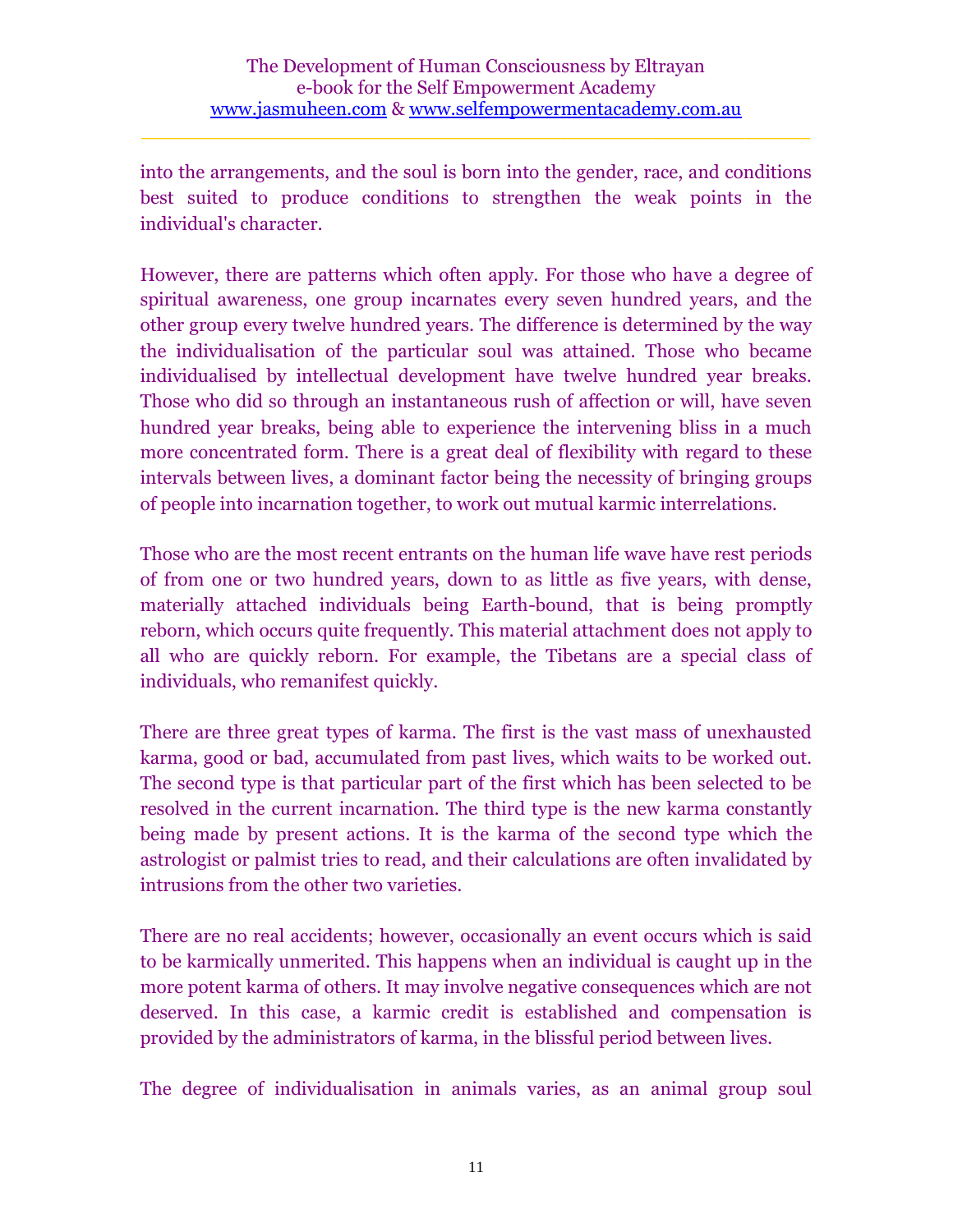gradually breaks up into smaller subdivisions. Quadrillions of flies or mosquitoes are attached to one group soul, millions of mice, and thousands of rabbits or sparrows. In the case of the more advanced animals, including the elephant, the monkey, the dog, the cat, and the horse, usually only a few hundred are attached to each group soul. In the case of a really intelligent pet dog or cat, one soul hovers over not more than ten or a dozen bodies.

As long as you are thinking of yourself and putting forward any energy, you create karma. Even if the energy is good; good karma binds you to physical life just as surely as bad karma, because you have done it for yourself. But if you do all your good deeds without a single thought of self, thinking only of humanity as doing them through you, then the karma comes to humanity as a whole. Perfected humans make no individual karma.

Many people think that spiritual advancement is desirable for the state of bliss that is developed, but that is not the primary motive. The joy of the Lord, the joy of the Logos, the joy of the Masters, is not in any vague pleasure or bliss. Their joy is in their work, the mighty work of evolution, work in which all are encouraged to join - the joy of pouring forth unconditional love throughout the universe.

#### *THE ULTIMATE REALITY*

The Ancient Wisdom teaches that the past, present, and future blend together in eternity, for eternity has no past, present, or future. Eternity and infinity are the two sides of the ultimate reality, and the trained and initiated seer can view this reality. For example, life on an electron can be compared with life on Earth, the difference being the rate at which life on the electron is lived. A solar system, of atomic size, can come into being, live its full life span, and vanish many times in one human second.

To the life on the electron, one human second is "eternally" long. Humans would view the past, present, and future of life on the electron, as now. In the same way, the Gods' time tempo is incomparably slow, and human past, present, and future, which seem so real to humans, similarly appear to the Gods, as simply now. To a higher God, the life of humanity's solar system is a fraction of one of that God's seconds. The seer's art is to raise their consciousness to a higher plane in which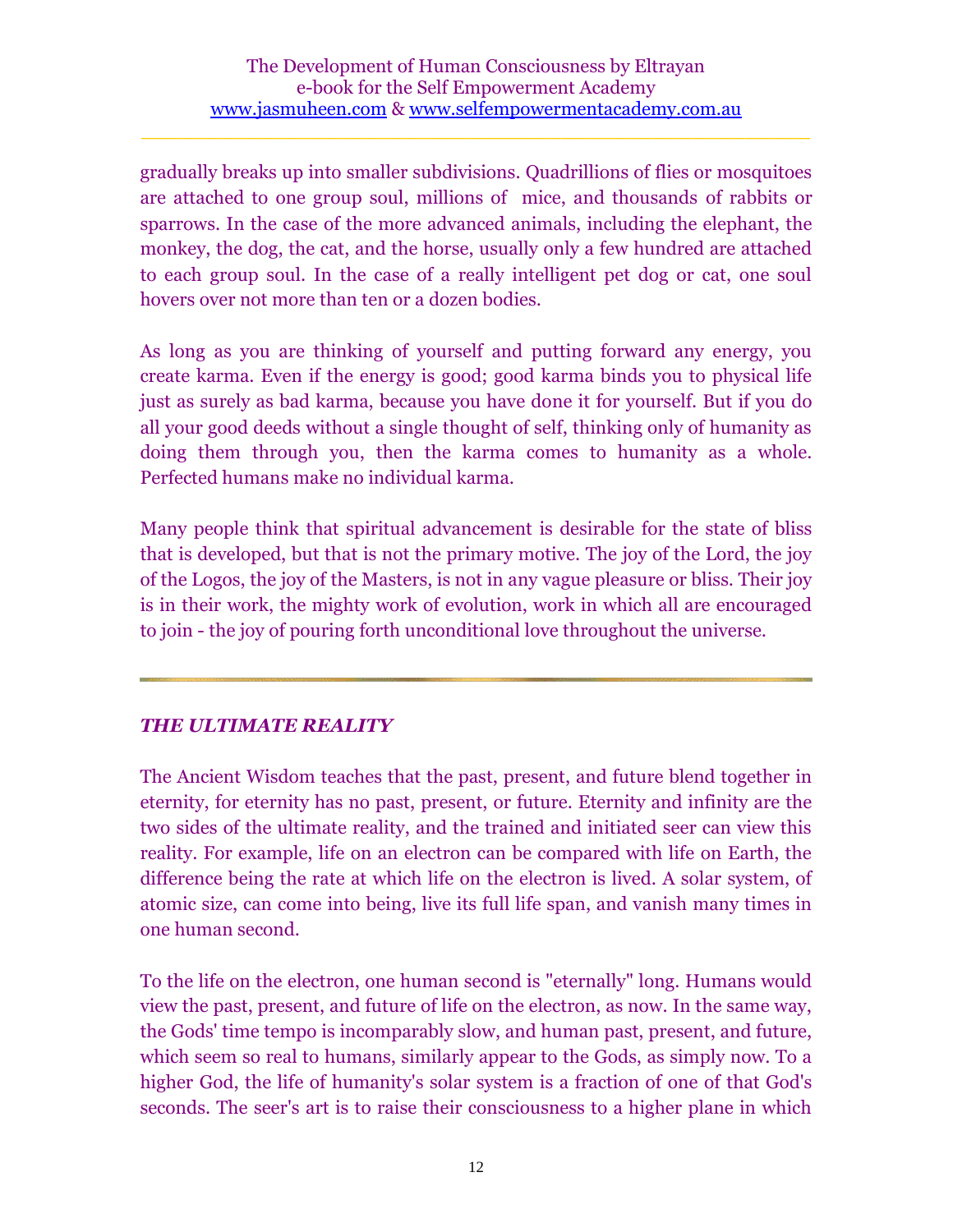past, present, and future are perceived as now.

Every entity has a degree of free will. The amount of free will is a measure of the level of spiritual vitality and intellect that the individual has developed and accumulated. The person who has foresight made possible by a reserve of free will can modify their conduct, and accordingly amend the effect of the future on them, without of course changing the total picture of the future, which is not possible.

Every atom has its home in a molecule; every molecule has its home in a cell; every cell has its home in a body; every body has its home in a greater body, the greater body in the case of humans being the Earth; which has its home in the solar system; which has its home in the galaxy; which has its home in the universe; which has its home in something still more vast. There human comprehension ends, however the chain continues ad infinitum. Every thing exists in something greater than itself and contains hosts of beings inferior to itself. The nearest concept that human consciousness can grasp in attempting to define the Absolute, is space.

The word Absolute is the past participle of the Latin verb - absolvere - meaning "to set free". Absolute means freed, freed from all conditions beneath it. In human terms, it means one who has risen above and been freed from all the shackles that fetter the average person. However, Absolute is a relative term, since every living entity is forever growing, evolving, thus encountering new situations to master.

The one thing that no entity can avoid is continuous existence, however that does not mean immortality of the personal ego. Everything changes. Nothing that is composite is immortal. Immortality means unchanging continuity of a being as it is, which would mean that the entity could never grow. Yet there is in the heart of every entity an essence which is deathless. In continuous boundless infinity, unending existence cannot be wiped out. The reason for the evolutionary journey is twofold: to enable the divine spark to gain self consciousness on lower planes than its own, and to aid the evolution of the life atoms which form its various vehicles on the different planes through which it descends.

The philosophy incorporated in the Ancient Wisdom is based on three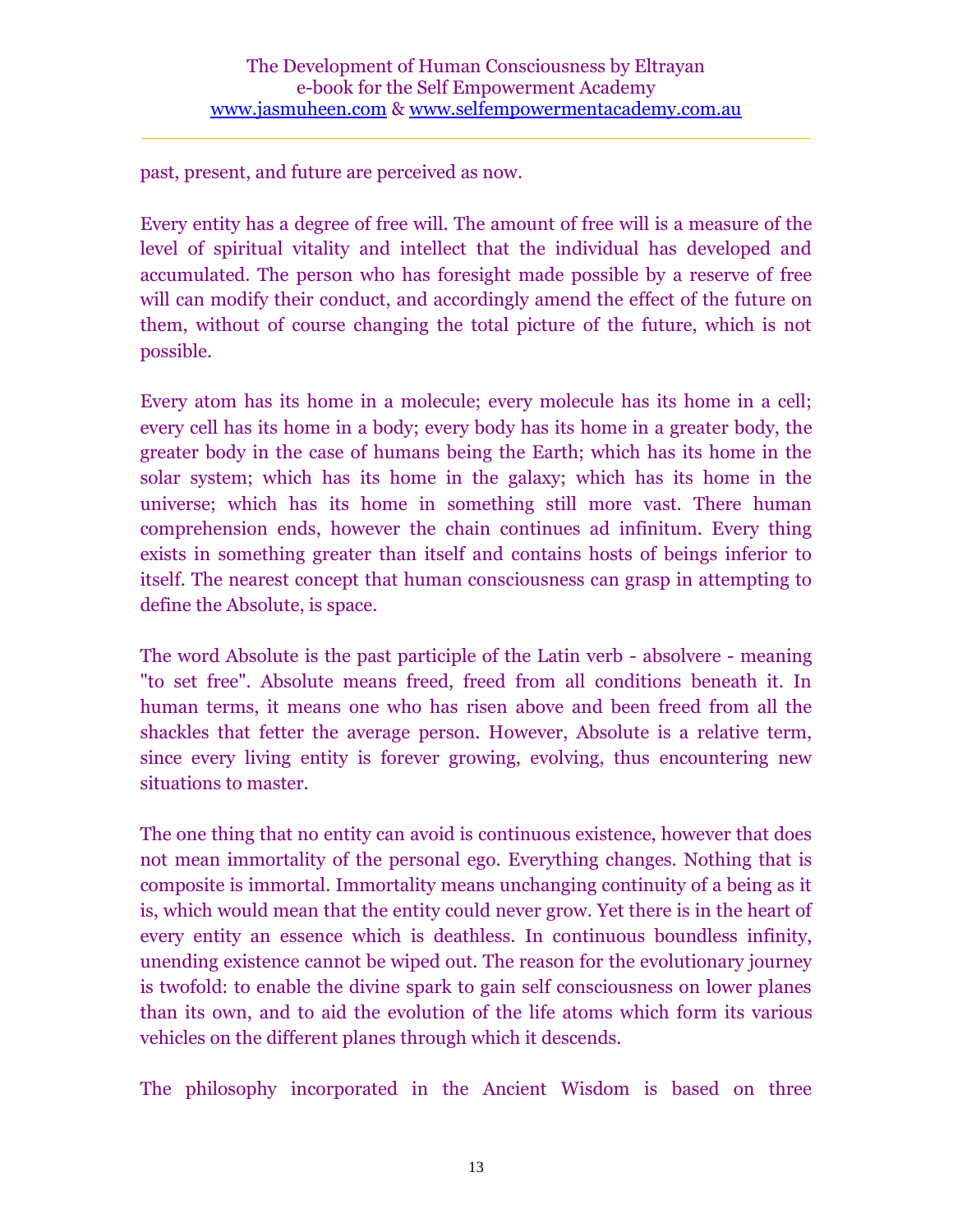#### foundation-stones:

(1) The primary consideration is a "Principle", which is eternal, boundless, and inconceivable, since it transcends any power of human conception. It is referred to as a "Principle", since there is no word in the English language that accurately describes it. It is everything, all that is, ever was, will be, the foundation of everything, from which everything flows forth, and into which everything eventually returns, from atoms to Gods. It is boundless life, beyond duration, beingless, without limiting dimensions.

(2) There appear from time to time, in regular and periodic successions, like ebb and flow, worlds and beings continuous throughout eternity: the appearance and disappearance of incalculable numbers of universes in all degrees and stages of spiritual, astral and physical evolution. Thus universal cyclical action is the second proposition.

(3) Each individual spirit, every entity, shares a fundamental identity with the universal Over-Soul, which is an aspect of the "Principle" previously outlined.

Humans are composite creatures consisting of 7, 10, or 12 compartments, depending on the complexity of the view taken. This is a miniature mirror of the hierarchy of the universe. In considering the 7-compartment model of the universe, all the following elements are to be understood as interpenetrating, interwoven with each other. Each element emanates from the one before it and thus each successively contains growing complexity, containing not only its own characteristic individuality, but also the aspects of the preceding elements. The physical universe is therefore an elaborated carrier of all the other six elements. The further the process of unfolding proceeds towards the material sphere, the weaker the influence of the higher elements progressively becomes, the luminosity being reduced. From the core proceeding towards materiality are the:

(1) Cosmic Monad: The first and unmanifest Logos.

(2) Akasa: The origin of the Cosmic Soul; the source of all intelligent order and laws in the universe; the second and quasi-manifest Logos.

(3) Cosmic Mind: The source of all individualised intelligence; the third and creative Logos.

(4) Cosmic Karma: The source of pure impersonal, universal compassion; the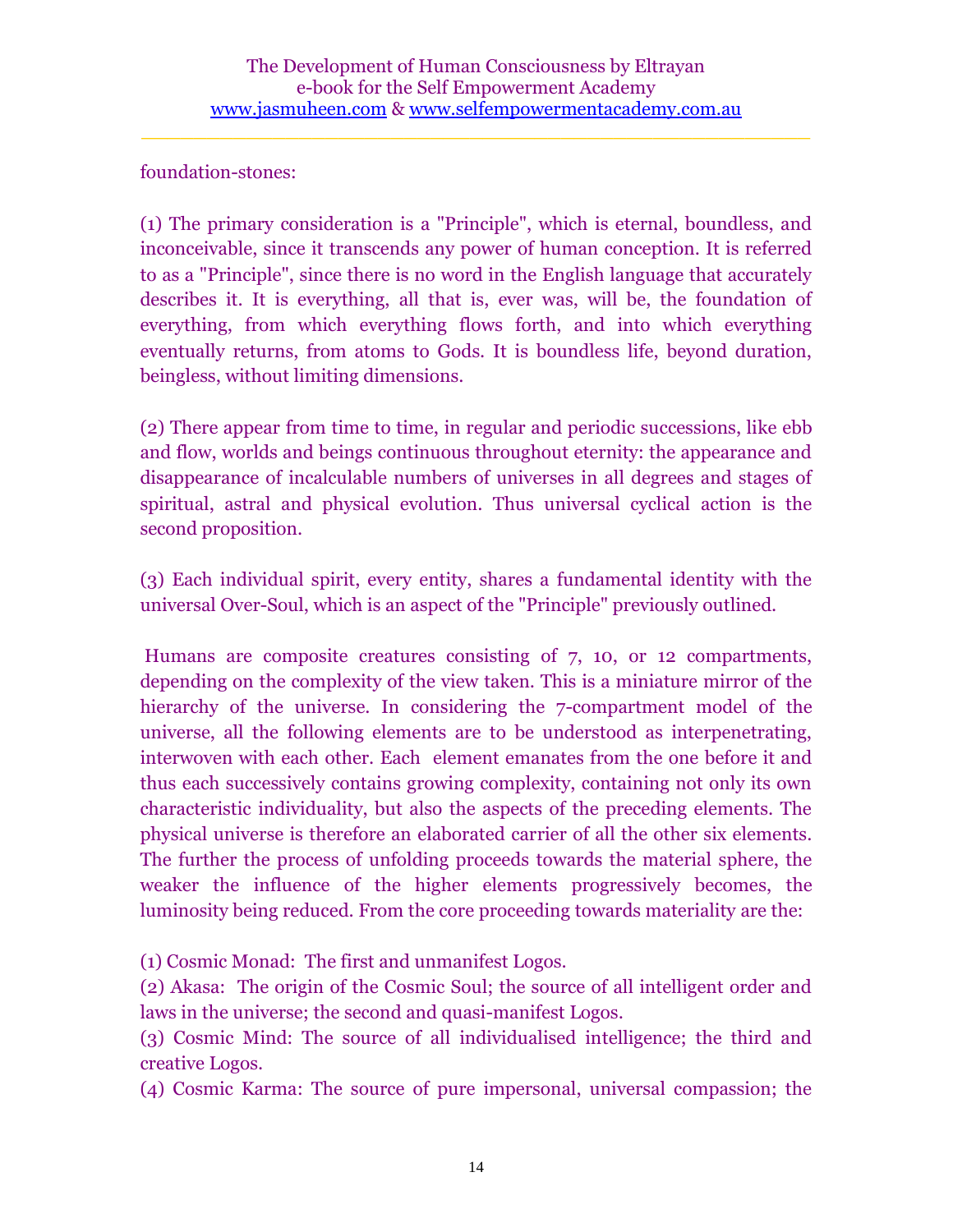source of the impelling cosmic energies of the universe; the intelligently guided force of the hierarchical universe.

(5) Cosmic Vitality: The source of cosmic vitality, permeating in all things.

(6) Astral Light: The lowest functioning aspect of Akasa; the equivalent in the cosmic hierarchy of what the astral model body is to humans; the reservoir of all psychic, moral and physical emanations of the Earth.

(7) Physical Universe: The body or garment of the six more ethereal elements preceding it.

#### *EARTH'S PLANETARY CHAIN*

There are seven root races in one world period, seven world periods in one round, and seven rounds in one chain period of the Earth planetary chain. There can be considered to be seven, ten, or twelve cosmic planes, depending on the breadth of the view. For the sake of simplicity we will discuss the seven plane view. It is on these cosmic planes that the chains of solar systems appear. Each of these seven cosmic planes has seven sub-planes, which have all the qualities and attributes found in the parent plane.

It is on the sub-planes that the Earth planetary chain of globes appear. On each of these seven sub-planes the Earth has an embodiment, beginning with the highest sub-plane and with each embodiment progressing to the next, lower sub-plane. When each globe has run through its seven root races, it projects its surplus energy to the next sub-plane where the next globe will appear. When all the seven rounds are completed, when the last life wave has completed its seventh root race on the seventh round of the globe, then the chain dies and that globe becomes the moon of its child globe.

Round one is a mirror of the boundless "Principle" in the universe which is born from its own essence. Round one is the outlining round, striking the pathways according to past karma for all the succeeding rounds. All the twelve kingdoms combine to rebuild the globes of the chain from their past embodiments. The first entities that appear are the highest entities from the last incarnation of the chain, who work with the elementals. It is always the more evolved which set the pace and give the plan for the less evolved to follow. After each round the high entities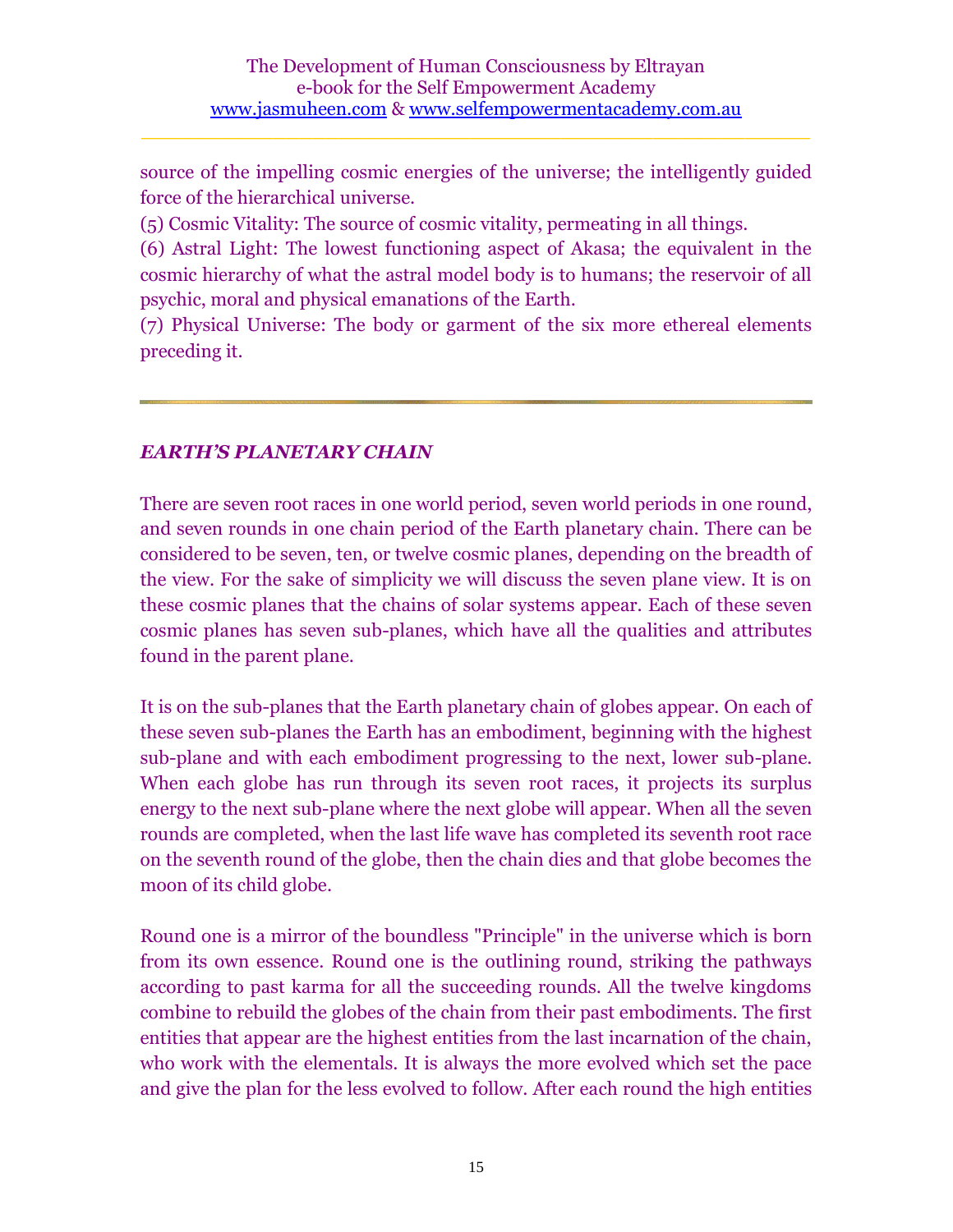lower a rung and the elementals rise a rung, thus being on the same level in the fourth round as they pass. By the end of the seven rounds, the spiritual entities who started at the bottom will have evolved to God - humans, or the equivalent beings in other kingdoms.

Round two is equivalent to Akasa, which is spirit or space, in the universe. If round one is considered the embryonic stage in the birth of humans in the womb of nature, then the second round begins with the birth of the child. Each kingdom follows its own special destiny, as laid out by the higher classes, God's plan for humans and for all the classes beneath them. Each kingdom follows in the footsteps of the kingdom above it. Round two retraces the events of round one, but in an improved manner. This rerunning, in a progressively advanced form, is repeated in each subsequent round.

Round three is equivalent to Cosmic Mind in the universe.

Round four is the mirror of Cosmic Karma in the universe. In the middle of the fourth round, about four and a half million years ago, the arc of spirit descending into matter reached its lowest point and swung to matter reverting to spirit. At this middle point there was a balance of matter and spirit.

Round five is like Cosmic Vitality in the universe.

Round six equals Astral Light, the lowest aspect of Akasa, in the universe.

Round seven is like the physical universe.

On each round, particular emphasis is placed on an aspect of humanity that is being developed, with all components being perfected by the end of the seven rounds. For example, by the seventh root race of this round, human flesh will be much finer, cloudy, almost translucent. By the time humans reach the last globe, their bodies will be self luminous, bodies of light.

Humans will leave this planetary chain as Gods; and what of the animals? Humans will become the lowest of Gods. This role is necessary since pure spirit cannot work in matter at all, because spirit is so far above physical being. Between spirit and matter are the various classes of Gods which provide the link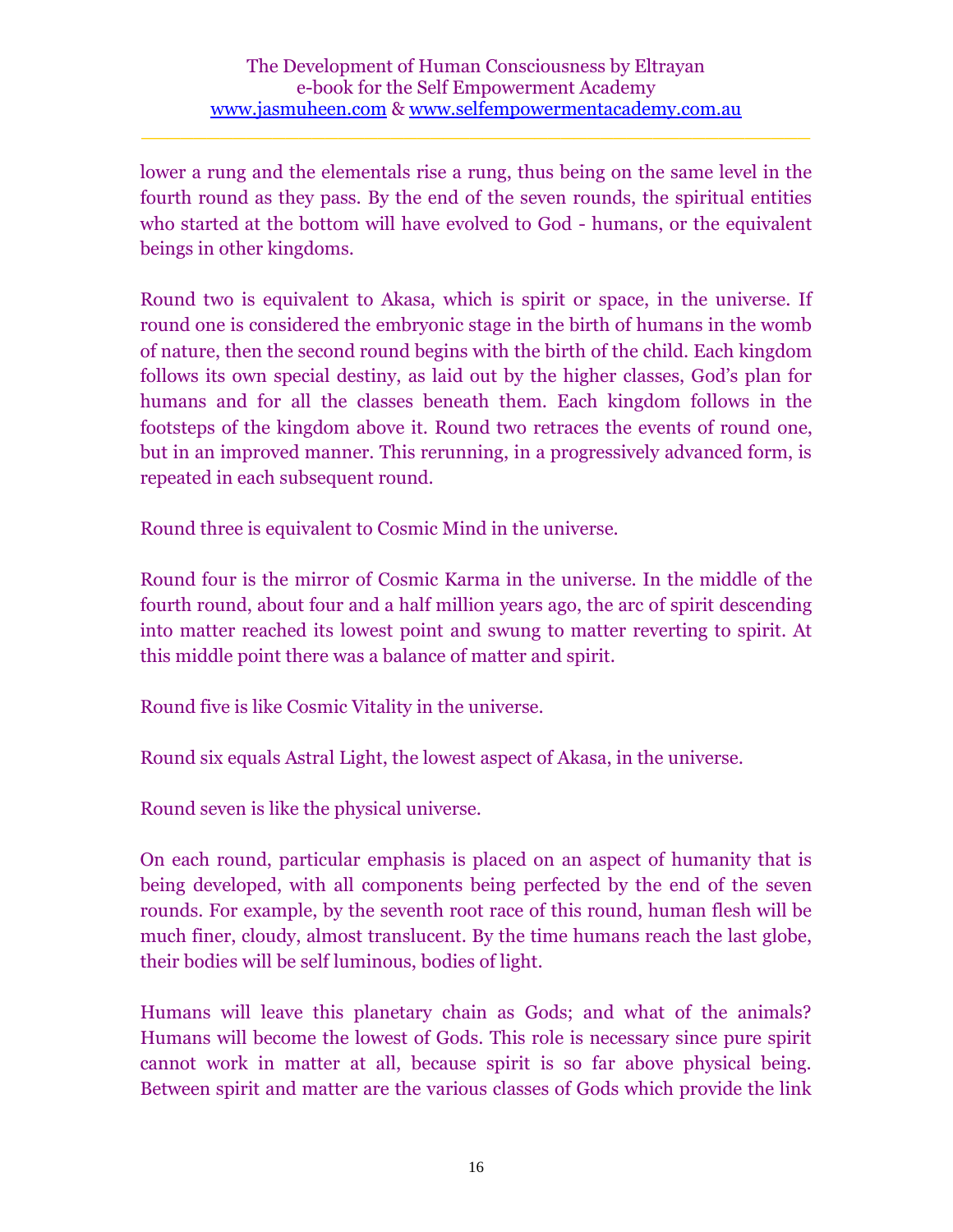and which transmit the spiritual energy into the lower world. This is how spirit acts on matter; indirectly. The lower Gods work in the realms of matter, and one of the forces they use is astral physical creative fire.

Entities who had not reached the higher levels on the preceding chain, the lunar chain, who were not completely evolved in their spiritual/intellectual aspects, provided the initial bodies for humanity. A superior level of beings, who have use of the fires of the spiritual-intellectual realms, provided the spiritual and intellectual aspects of humans. Humans will complete the seven rounds as the second type mentioned, and the animals as the first type. Thus the current animals will provide the bodies for humanity in the next chain.

When you look into the window of the cosmos, the view is of mirrors into mirrors eternally. With a limited capacity to comprehend and absorb, the initial reaction is often confusion and frustration, which is a natural and reasonable response. The special advantage that humans possess is that they contain all the complex and most subtle secrets of the universe and life within themselves, being a functioning, if relatively small version of all that was, is, and will be.

The last Earthly words of Lord Gautama Buddha were: "Brothers, all things that are, are composite, are component, built up by elements. Find your way to the Truth."

#### *LEMURIA and ATLANTIS*

For ease of communication, the first four root races are usually referred to by the names which are commonly used for the four continents they inhabited: Polarian, Hyperborean, Lemurian, and Atlantean. Neither Lemuria or Atlantis are the real archaic names of these continents, but listing all the correct names of the countries of both continents would be too lengthy.

Lemuria was a huge continent, stretching from Madagascar to Ceylon and Australia, which was an inland region of the large continent. Lemuria broke up due to a decrease in the velocity in the Earth's rotation. It was not submerged by flood, but was destroyed by volcanic action, and afterwards sank beneath the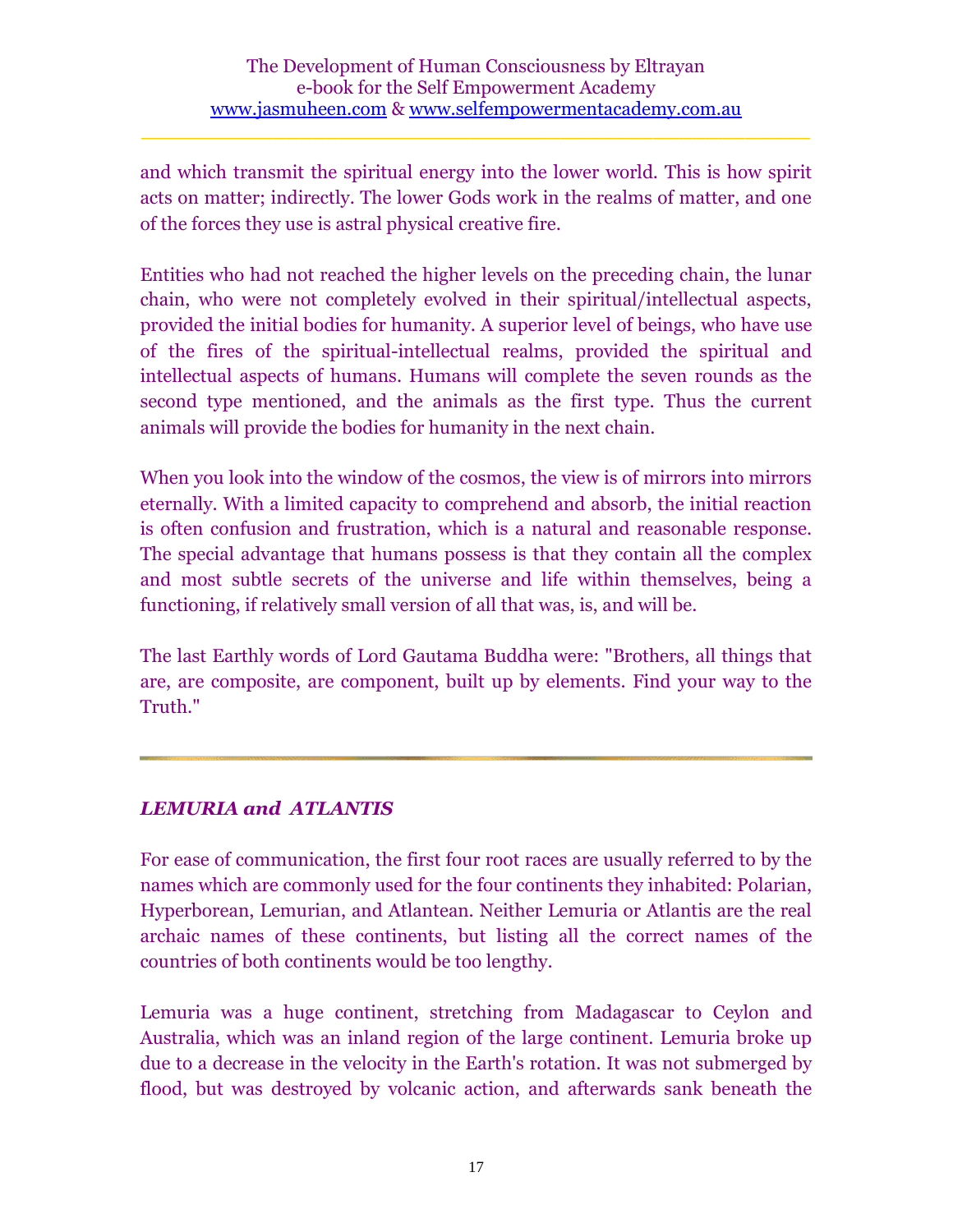surface of the ocean.

The first physical human appeared about 18 million years ago and was a giant; this larger form was required to survive the huge monsters of the land, sea, and air that existed at that time. The first solid humans were light yellow in colour, appearing between the middle and the end of the third root race. This race should correctly be termed the Lemuro-Atlantean. They were very large, with very soft flesh compared to current bodies. Humans of the third root race were androgynous, then changing to the two sexes. At that time everything on the globe was of a grosser nature, while shells and corals were still in a semi-astral state.

By the sixth sub-race, humans were building their first cities out of stone and lava. The Lemuro-Atlanteans had a dynasty of spirit-kings, demi-gods who had assumed bodies to rule over them and who instructed them in arts and sciences. But because they were material spirits, they were not always good, and under the influence of one such king, the Atlanteans became a race of wicked magicians.

The Lemurians and the early Atlanteans were divided into two distinct groups the "sons of night" or darkness, and the "sons of the sun" or light. The former, leaving their homes during the long months of darkness, descended to fight terrible battles with their more advantaged opponents of the equatorial regions.

The Atlanteans reduced in size as the root race progressed, but were still twentyfive feet tall half way through the root race. The continent of Atlantis was submerged over a period of time some millions of years ago, due to a decrease in the velocity of the Earth's rotation. It lies under the Atlantic Ocean. Only Africa, as a continent, was never part of either Lemuria or Atlantis. The druid priests were the descendants of the last Atlanteans.

The third, fourth, and fifth root races are each between eight and nine million years in duration, but the root races to come, the sixth and seventh, will be shorter, and root races one and two were much longer. This was because root race one was almost purely astral, with the individuals intellectually unconscious. Root race two was also astral, even though moving towards the physical, with a similar state of consciousness. There was no death in the first two root races, and root race three became physical at about its mid point. The first root race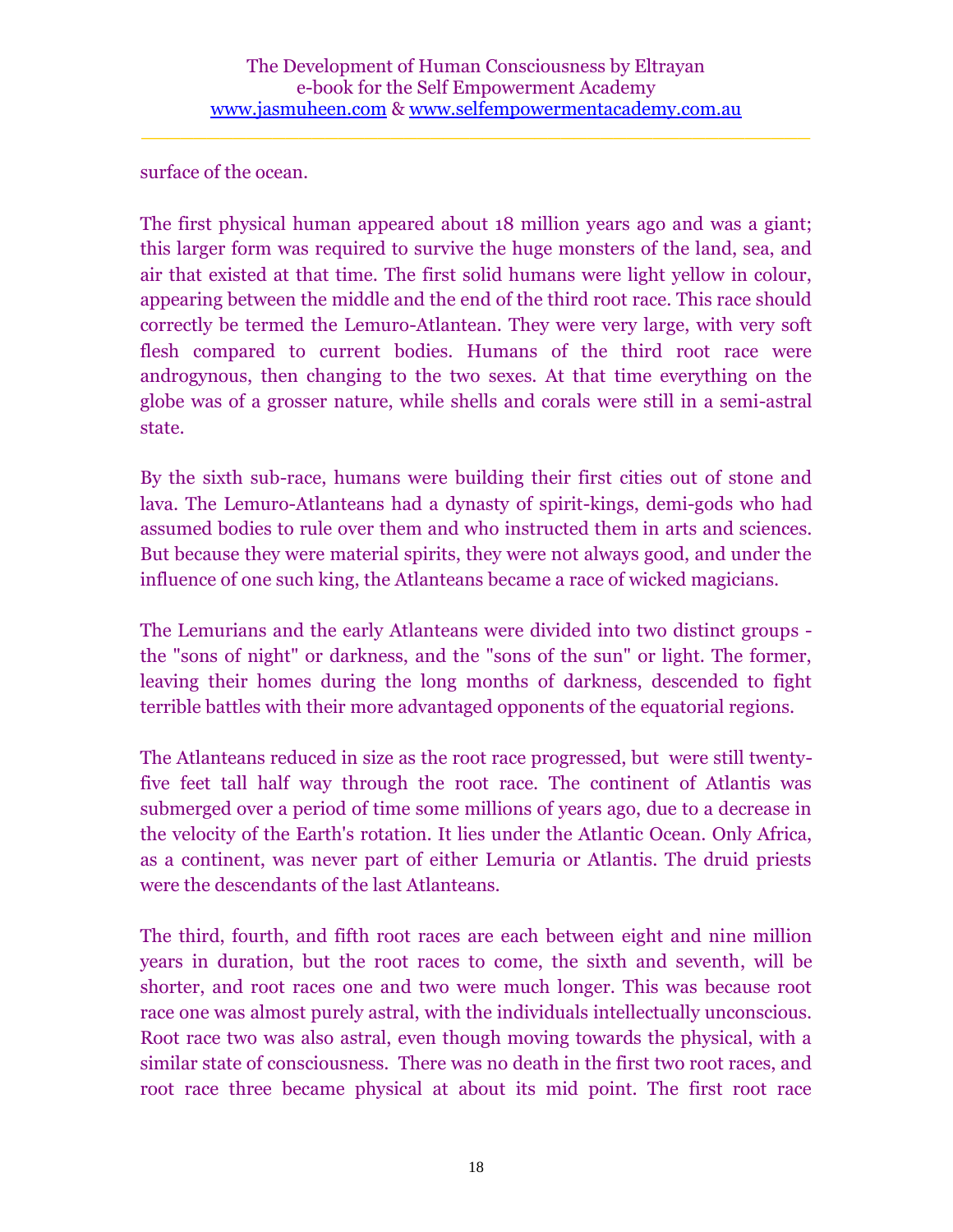commenced about one hundred and thirty million years ago.

The sixth root race will leave sex behind, with androgyny again appearing, but in a more refined form. The flesh of sixth root race humans will be much more tender and soft, as if light was behind it. The seventh root race will begin having bodies of light.

The seat of the fifth root race, the Aryan, is an area of central Asia, the general location now known as Turkey, Iraq, Iran, and Afghanistan. This is now largely desert but was then green and fertile. These people later descended into the Indian peninsula. The Arabs who populate that region now are the offspring of mixed Atlantean and Aryan peoples.

Each root race starts half way through the previous one. The traditional way of expressing it is to say that the old waters mix with the new, as the more advanced of the previous root race begin to reincarnate in the bodies of the newer root race.

#### *THE SIXTH ROOT RACE*

The sixth root race will be founded in southern California. The spiritual hierarchy decides what additional qualities are to be introduced into humanity and this is done with the creation of a new root race.

The spiritual entities charged with the responsibility are two Ascended Masters, perfected humans who will physically incarnate to achieve this. They will be the Manu and the Bodhisattva, the brain and heart, of the new root race, and their names respectively, are El Morya and Kuthumi. The Manu will gather from the current root race those who most resemble the type required, develop in them the necessary characteristics, and he will then incarnate into this group. Since he has eliminated his individual karma, he is free to mould all his vehicles, causal, mental and astral, exactly to the copy set before him by the spiritual hierarchy. Those descended from him will constitute the new root race. He will be the parent of twelve children, one born in each sign of the Zodiac, and will reincarnate as one of his own great grandchildren to further enhance the root race.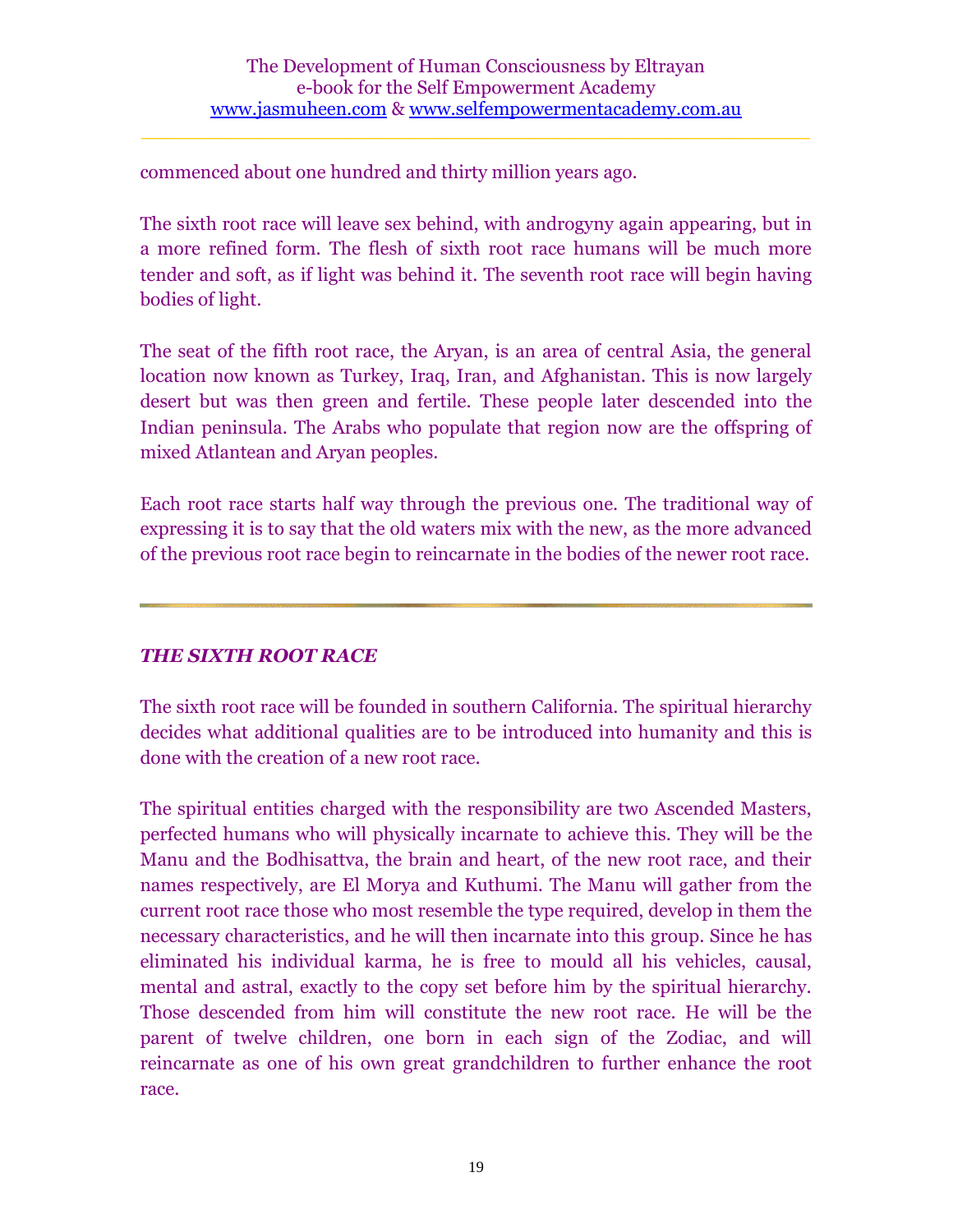The members of the new root race will be required to take up new bodies as soon as it is necessary to lay aside the old ones. They must therefore accept being born again and again, without the usual interval of bliss on the higher planes between lives. For century after century, they must undertake this task. This is no light burden to assume, but those involved will make rapid spiritual progress through the privilege of working in many lives under the immediate physical direction of the Masters El Morya and Kuthumi.

The first root race and the early part of the second root race were astral humans, and were not truly human as we understand the term, because they were mindless, having no self conscious intelligence or thought. The first root race propagated by a portion of the parent breaking off, the portion growing to be like its parent, similar to living cells today. They were huge and shapeless at first, not forming bodies of human shape until late in the third root race.

The second root race became more material, a jelly-like substance, and propagated by budding. A small part of the body, a bud, dropped off from the main trunk and grew into a being like its parent. About the middle of the second root race, many of these buds would leave the parents at certain seasons, as do the spores or seeds of plants today.

The third root race was still more material than the second, becoming tender flesh covering bones, and acquiring skin, hair, and physical organs. The method of reproduction was hermaphroditic or androgynous, that is to say the two sexes existed in every individual of the early and middle parts of the third root race. These creatures produced eggs from which their young grew.

In the latter part of this root race, humans separated into opposite sexes. The Lords of Mind had begun to embody intelligence in humanity in the last part of the second root race, and this took place fully in the middle part of the third root race. In the middle of the fourth root race, during the Atlantean civilisation, involution began; human descent into matter passed the bottom of the arc and from that time became an ascent back to spirit.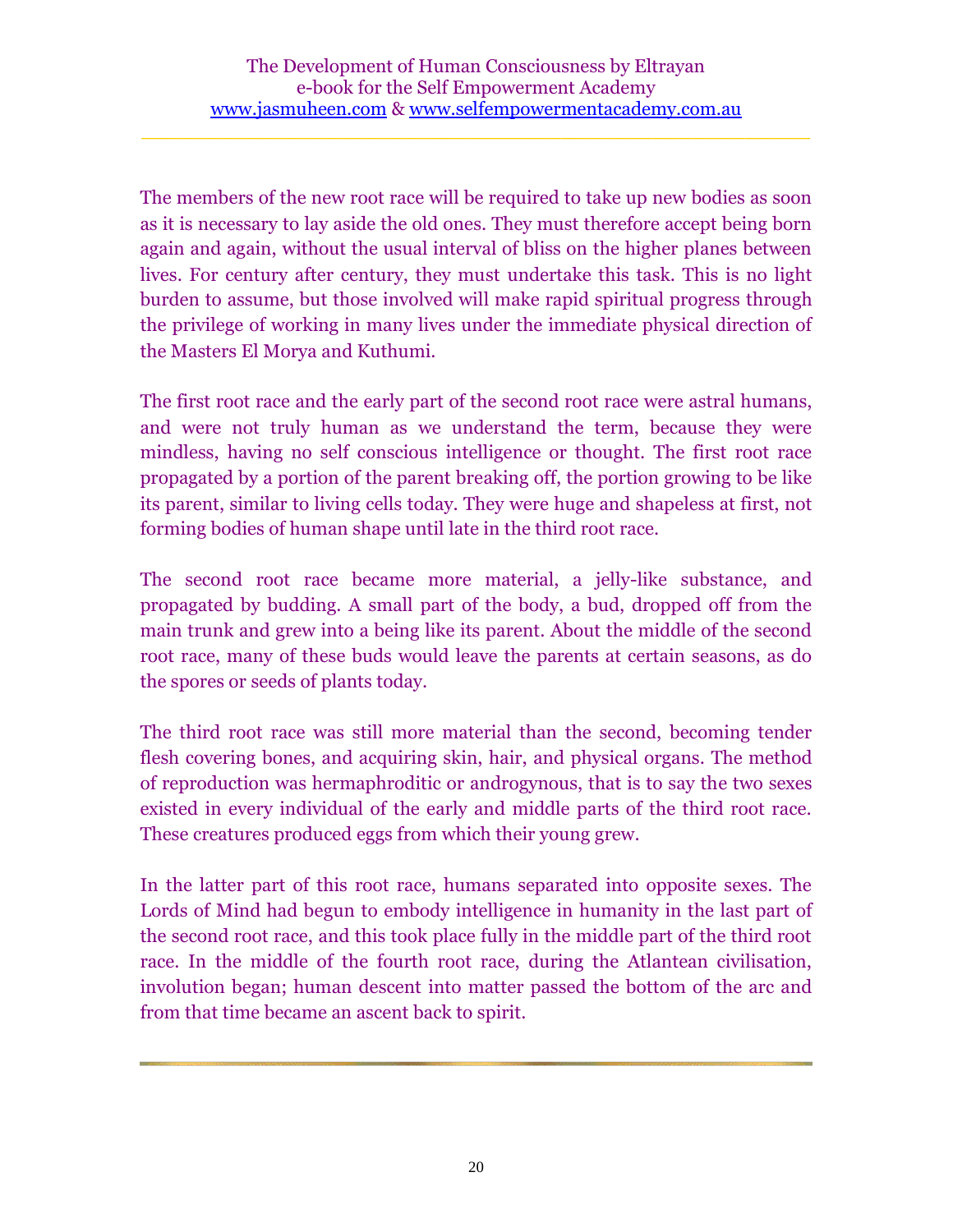#### *THE HUMAN MIND*

Human intelligence was awakened by entities who came from Venus, who are referred to by the Ancient Wisdom as the Kumaras, the Lords of the Flame, or the Lords of Mind. The four publicly known Kumaras are Lord Sanat Kumara, Lord Sananda, Lord Sanatana, and Lord Gautama, who recently replaced Lord Sanaka who has moved to other cosmic spiritual responsibilities. With them came twenty-five adepts as assistants plus about a hundred human beings who were associated with them. These humans were merged into the ordinary humanity of the Earth. There are another three Kumaras who are generally not known: Lord Sanat Sujata, Lord Sana, and Lord Kapila.

Mind exists in all things, even in inanimate objects, but it is latent, existing as potential only. In humans, that dormant aspect has been activated. The Kumaras lit the candle's wick, but the candle was already there. A little child cannot perform intellectual tasks, but as the years pass the child begins to think logically, to be endowed in progressive measure with self consciousness. So it is with the human race. The Kumaras have not yet fully manifested their intellectual splendour; it is still in progress. Human minds are still imperfect, not yet fully evolved. The current human intellect is infinitesimal compared to that which the average person will possess in the future.

Each definite thought produces a double effect - a radiating vibration and a floating form. These vibrations, like all others in nature, become less powerful as the distance increases, as they radiate out from their source. Whenever they settle upon another mental body, they tend to provoke in it their own rate of motion. The second effect of a thought is the floating thought form. It becomes for a time a kind of living creature, the thought-force being the soul, and the vivified matter of the mental and astral planes being the body. Each thought draws around it the matter appropriate for its expression, deciding the colour and shape of the thought form.

A general thought floats detached in the atmosphere, and gradually exhausts its energy and falls to pieces, unless it awakes sympathetic vibration in a mental body near at hand which absorbs it. Thought forms produce exactly the idea initiated. Vibrations, on the other hand, are more far reaching but only produce influence.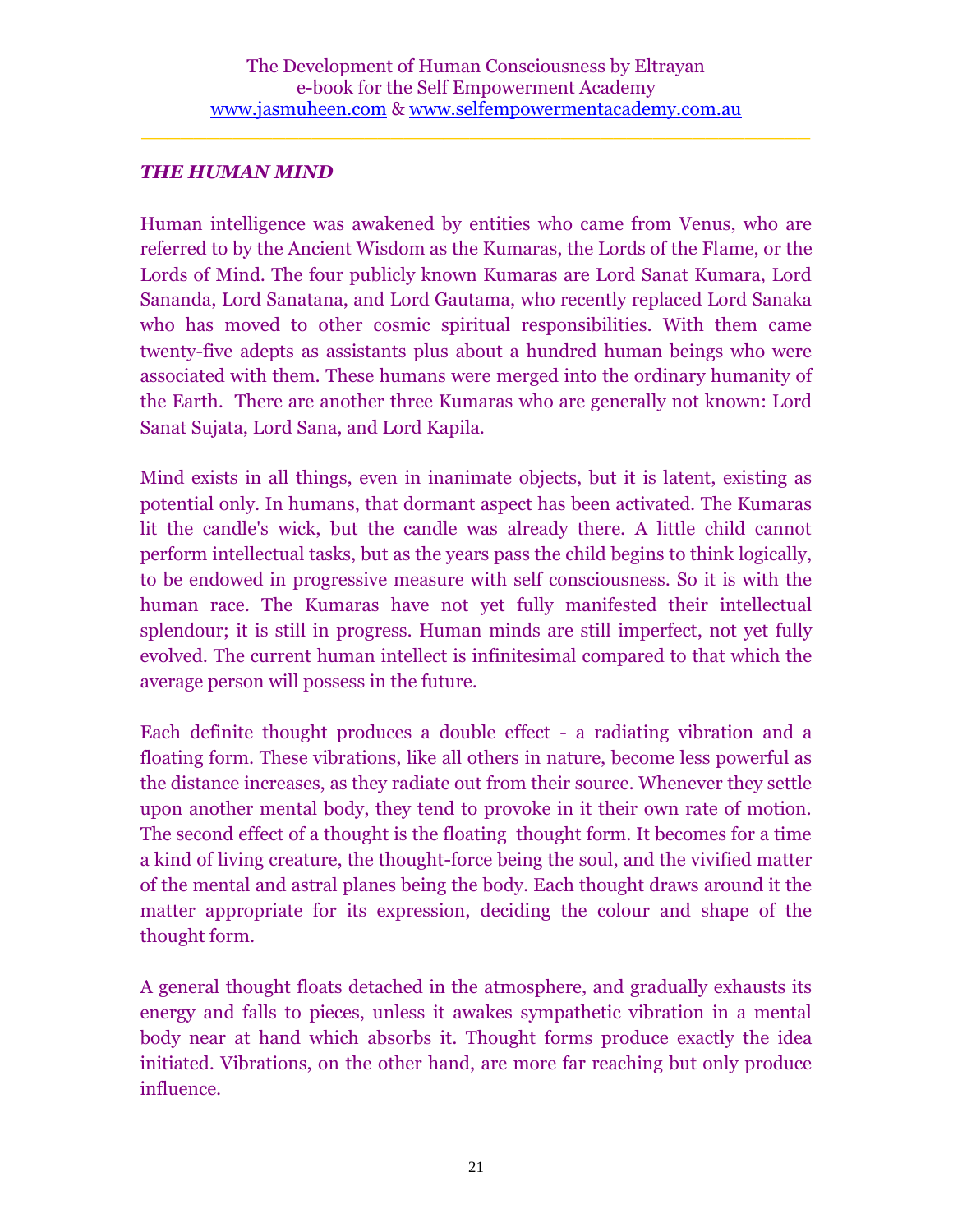The quality of the thought determines its colour; the nature of the thought determines its form, that is its shape; and the definiteness of the thought controls the clearness of its outline. So both vibrations and coloured thought form shapes are being produced in all thinking moments. Every human travels through life enclosed within a pond of their own creation, surrounded by a mass of vibrations and forms created by their habitual thoughts. Each individual's view of the world is tinged by their pool"s colours and modified by its vibration rate.

Until humans learn complete control of their thoughts and feelings, they see nothing as it really is. Humanity then owes a great deal to the Kumaras. The stimulus provided by the Lords of Flame advanced the development of the human intellect by a measure of millions of years. As a matter of interest, they also brought from Venus certain additions to Earth's kingdom: wheat as a food for humans; ants to modify the animal kingdom; and bees to assist in the fertilisation of flowers. Earth evolution has attempted to imitate these importations, producing rye, white ants, and wasps.

Some minds operate at times in ways less than positive and constructive. However, evil is simply imperfection, insufficient evolution, and is therefore relative. What humans may call good, the Gods may call evil because of their higher standards. Evil has no absolute being, but exists due to the illusionary nature of the universe. The karmic consequence of wrongdoing is eventually, if painfully, an effective teaching mechanism. There is an old phrase which is appropriate: it must be that evil be upon the Earth, but woe to the evil-doer.

Evolution, change, and growth in the physical world can have a painful aspect, but it also has an aspect of great joy when it is realised that change means improvement, rising into nobler things. Also, humans live at the present time in a material state. In the more ethereal realms, growth is a continuous process involving joy. At all levels of existence, spiritual growth brings about no suffering or pain at all, but exquisite, pure joy.

#### *THE SYSTEM OF EVOLUTION*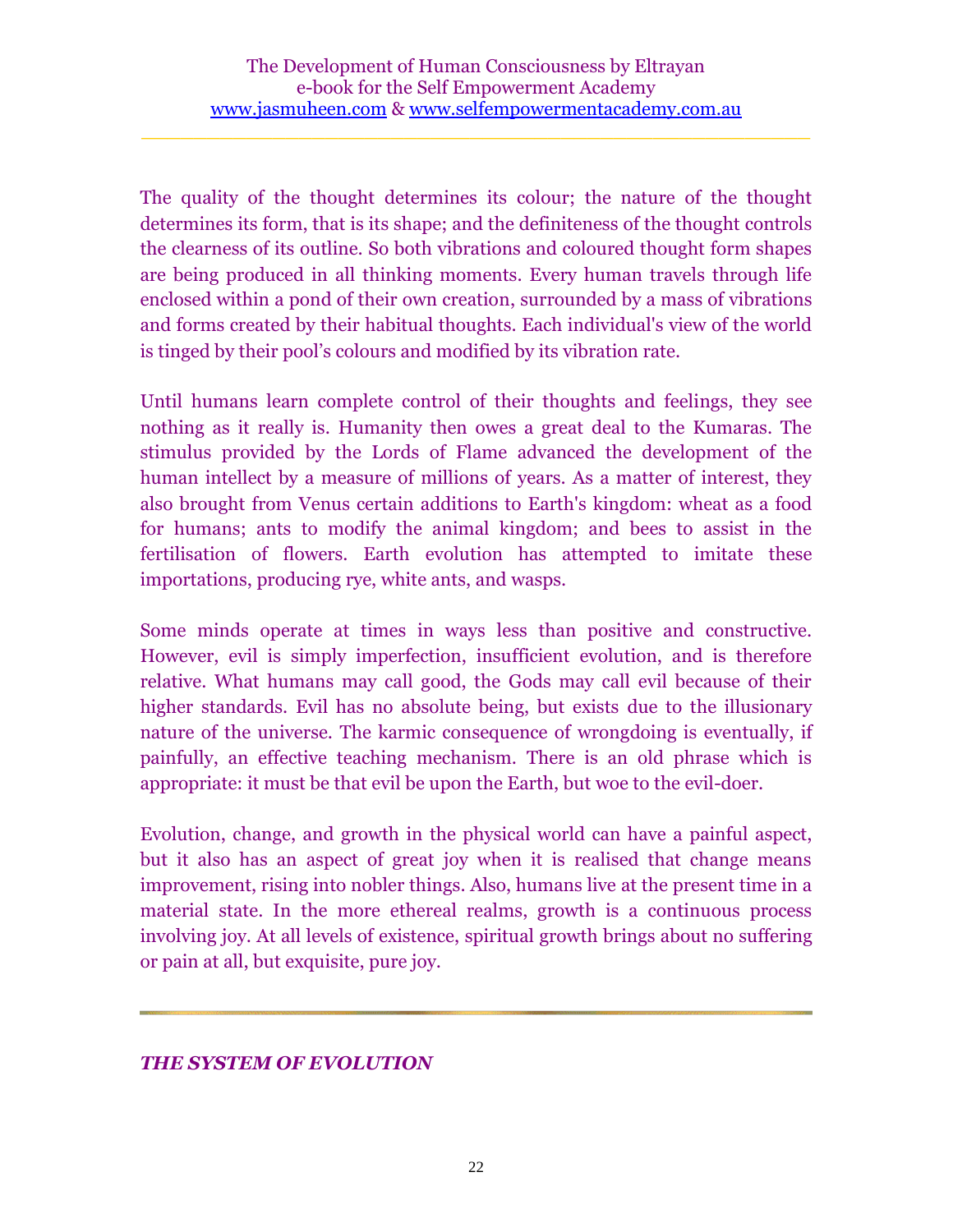The full life term of a root race is eight to nine million years. Root races overlap, the new root race being initially established about half way through the previous one. Humanity is currently about half way through the fifth root race. The middle of the fifth root race is approximately 16,000 years hence, and will be marked by a geological racial catastrophe, as are marked the mid points of all root races.

There are seven root races in one world period. The system of our evolution in the solar system is:

7 branch races make..........one sub-race, 7 sub races make.............one root race, 7 root races make............one world period, 7 world periods make.........one round, 7 rounds make................one chain period, 7 chain periods make.........one planetary scheme, and, 10 planetary schemes make....our solar system.

Humans have just passed the middle point of the chain of worlds. According to ancient wisdom, there are to be seven journeys round the seven globes. Three of these journeys have now been completed, and the human life wave is now on the fourth globe of the fourth round. The middle point of this world period was during the fourth root race, the Atlanteans. The middle point in evolution does not, however, correspond to the middle point in time. The earlier radical changes in the constitution of humans extended over millions of years, but later changes connected with the development of civilisations passed much more rapidly, taking only thousands of years.

Because the Earth is fourth in the succession, three of its seven globes are in physical manifestation at this time. The globe that humanity populated which preceded Earth was Mars and the succeeding globe for humanity's occupation is Mercury. Of course, humanity will in the future be progressively ethereal.

This universe is only one of an infinite number of universes. They are called in the Ancient Wisdom, "sons of necessity", because of links in the great cosmic chain of universes, each one being an effect with regard to its predecessor, and being a cause with regard to its successor. The appearance and disappearance of the universe are described as an outbreathing and inbreathing of the "great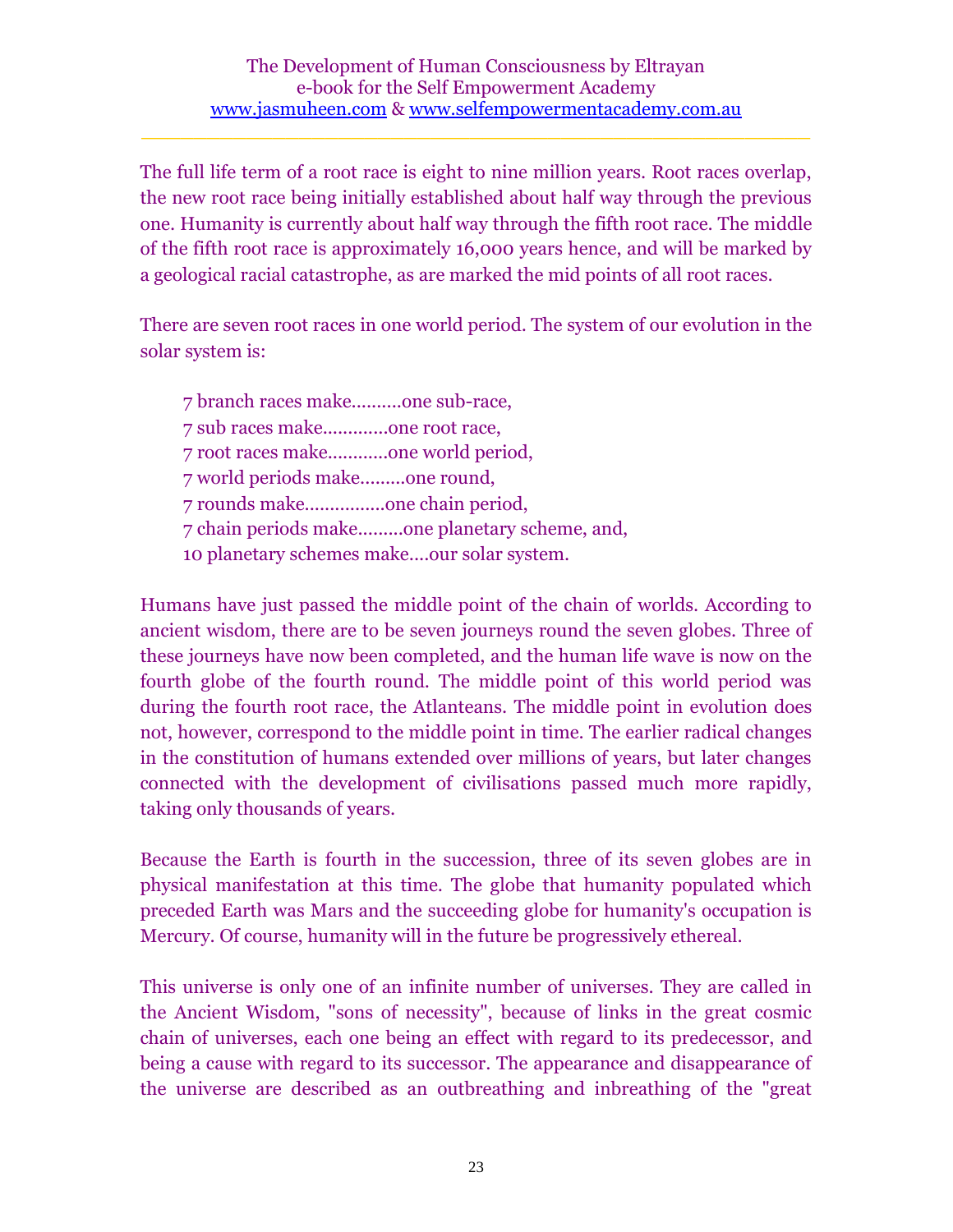breath," which is eternal, and which, being motion, is one of the three aspects of the Absolute, the other two aspects being abstract space and duration.

The above data is offered to provide one model of reality that may explain some of the many questions that people have. The Self Empowerment Academy recomends that you adopt what feels right for you and that you also do your own research.

Sources of data for the above come from the Theosophical Society, The Ancient Mystery Schools, the Rosicrucians plus a wide variety of Ancient Wisdom teachings including the Vedas.

#### **Points to remember:**

The best teacher you have lies within you – we call it our DOW – the Divine One Within (and Without). It is that all knowing, all loving, all powerful Source of Divine Love and Divine Wisdom that breathes us. If invited, it will guide us, love us, heal us and nourish us. For more on this, go to [www.jasmuheen/shop/e](http://www.jasmuheen/shop/e-books)[books](http://www.jasmuheen/shop/e-books) for the Biofields & Bliss Series and more on the Ancient Wisdom.

More writings and research by Eltrayan can be found in the many back issues of the free online magazine – The ELRAANIS Voice at [www.jasmuheen.com/who.asp#editor](http://www.jasmuheen.com/who.asp#editor)

#### **EDUCATIONAL MANUALS & BOOKS BY JASMUHEEN & S.E.A.**

IN RESONANCE: This book can be likened to a "motor mechanic" manual except it is for tuning and aligning the four-body system - physical, emotional, mental and spiritual - for a blissful life! The book covers 20 years of well-researched information on the Ancient Wisdom, plus many practical techniques to create positive change from breath and light work to bi-location, universal law, and telepathic communication! (No 2 with Esotera Magazine Best-seller - August 98 Germany) Available as an [e-book.](http://www.jasmuheen.com/shop/e-books)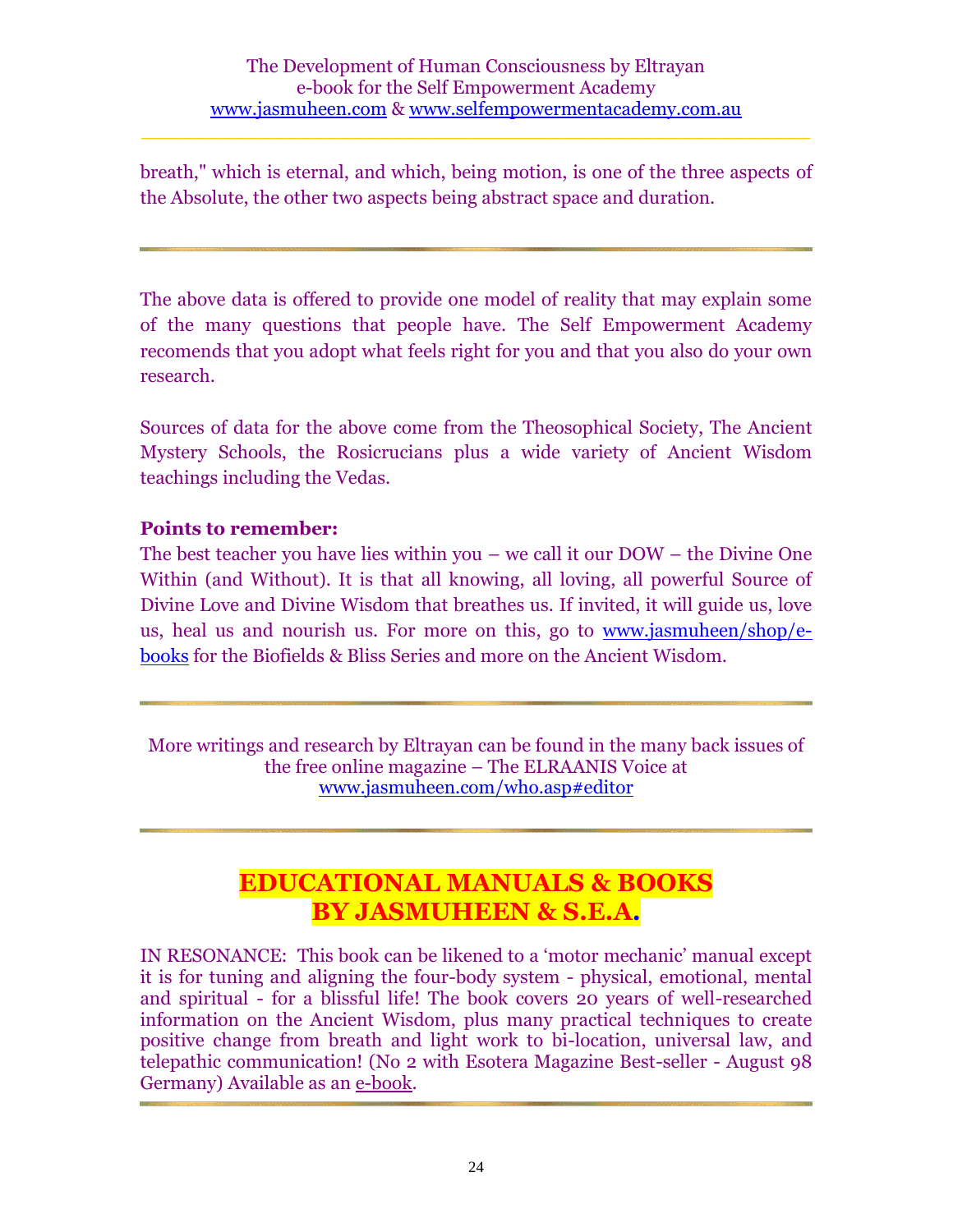#### *BOOK 1 of the Living on Light – Divine Nutrition Series:*

"PRANIC NOURISHMENT – Nutrition for the New Millennium": Jasmuheen"s fourth book which details her journey and experiences plus a detailed process that allowed her to be physically sustained by the chi of life. This book also covers immortality and tools to stop the aging process. Living on Light is available in 15 languages and is available as an [e-book.](http://www.jasmuheen.com/shop/e-books)

#### *BOOK 2 of the Living on Light – Divine Nutrition Series:*

"AMBASSADORS OF LIGHT - Living on Light – World Health, World Hunger Project" is Jasmuheen"s tenth book and the follow on to her best seller "Pranic Nourishment - Nutrition for the New Millennium". In this book Jasmuheen offers practical solutions to world health and world hunger related challenges. This entails an in-depth look at global disarmament, the dissolution of prohibition, the forgiveness of third world debt, holistic re-education programs for long-term resource sustainability, and the elimination of all dis-ease. This book is a collation of research, recipes and recommendations that if adopted, will radically alter the path of humankind! Imagine a world without war or hunger or fear? Imagine a world that is dis-ease free and unified where all life is honored? These are the dreams of the Ambassadors of Light. Available as an [e-book](http://www.jasmuheen.com/shop/e-books)

#### *BOOK 3 of the Living on Light – Divine Nutrition Series*: THE FOOD OF GODS – still to come.

STREAMS OF CONSCIOUSNESS - Vol. 3: An inspirational collection of transcripts of channeling and received teachings. Timeless in its wisdom, these teachings inspire personal mastery and were received as part of a five-volume download from 1993 – 1997.

#### *THE OUR CAMELOT Series*

BOOK 1: OUR CAMELOT - the Game of Divine Alchemy: The first book in this series, "Our Camelot - the Game of Divine Alchemy" reports on the modern day world of the wizards and their apprentices and the role of the Kosmic Knights of the Cosmic Camelot, and also the glory days of Arthur"s Camelot and its relevance to the paradise we desire to recapture today. "Our Camelot – The Game of Divine Alchemy" touches on our galactic history, parallel realities, the role of the angels, our "fall with Grace" and the free will experiment with Lucifer and more.

BOOK 2 OUR CAMELOT Series – "Our Progeny - the X-re-Generation": This semi-auto-biographical book provides an in-depth look at modern day youth and their role within the new millennium, it focuses on lifestyle choices and on being in passion, peace and purpose while offering much needed guidelines as a modern day rite of passage. In this challenging and pragmatic look at drug use and addictions; suicide and death; sex, incest and past lives; diet and resource sustainability; democracy and freedom of choice; angels and gurus; heaven and Divine power, Jasmuheen discusses the many issues confronting the X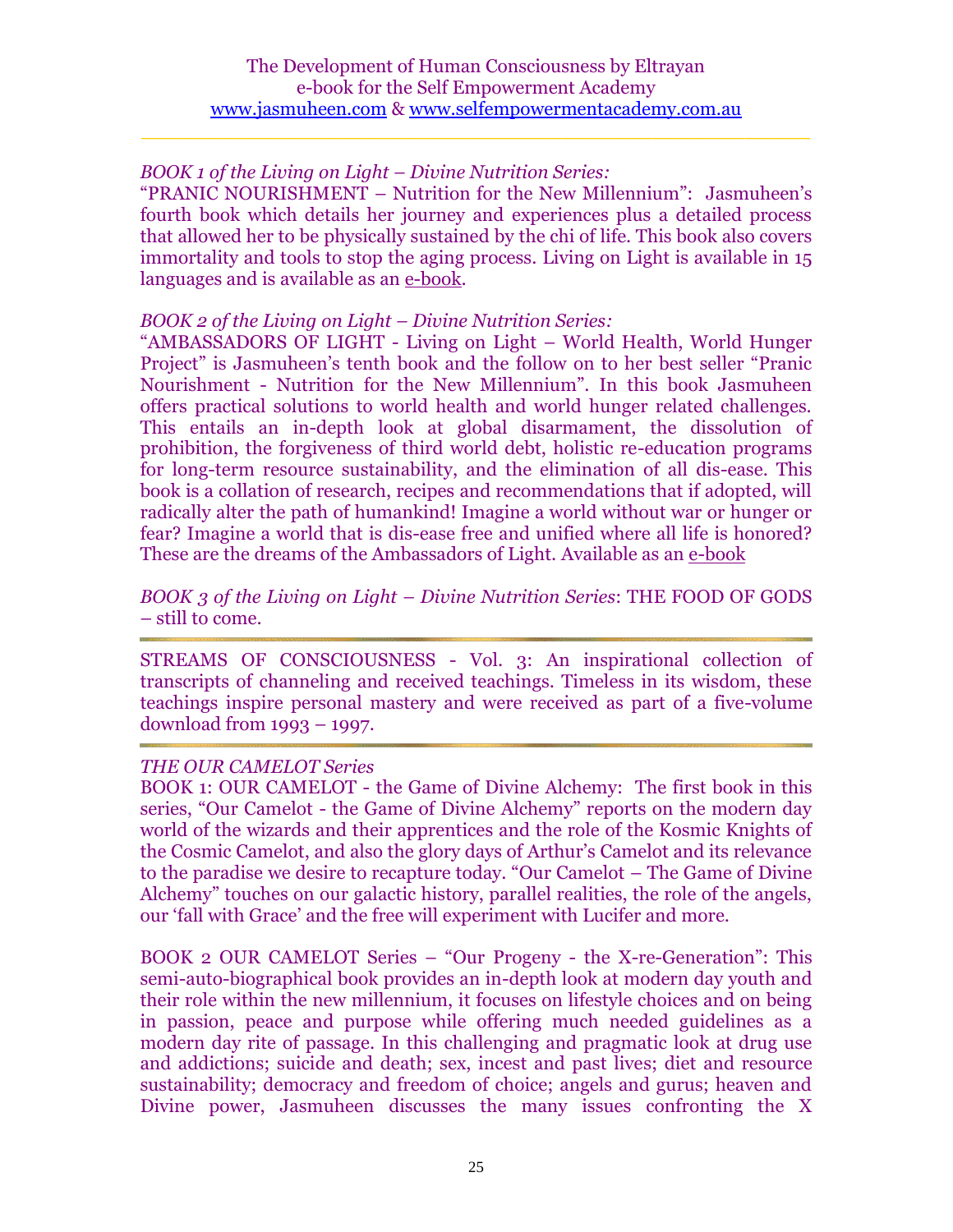#### generation today.

DANCING WITH MY DOW - Media Mania; Mastery & Mirth: This book covers Jasmuheen"s years with dealing with the mania of the global media, Jasmuheen tells her stories using both mastery and mirth while delving deeper into the role of the modern day initiate and those she calls "the bringers of change". Chapters with titles like "Punch Drunk but still Breathing" and "Wheeling and Dealing" put the press in a different perspective in a human yet humorous way, as one woman struggles to have her decades of research accepted in order to bring positive change.

Initially writing in journal form as personal therapy to relieve the stress of the media, Jasmuheen gave birth to "Dancing with My DOW". After appearing before over 800 million people to launch Divine Power and Divine Nutrition onto the global stage, Jasmuheen has now retired from the mainstream print media. This book also covers effective tools in dealing with the press. Available as an [e](http://www.jasmuheen.com/shop/e-books)[book.](http://www.jasmuheen.com/shop/e-books)

CRUISING INTO PARADISE: An esoteric coffee table book beautifully colored to stimulate energy flow, filled with programming techniques, exercises, jokes and humor, excellent quotes & ancient wisdom. This is a brilliant manual for the esoteric student and those who support the experience of paradise and makes a wonderful gift for a friend.

DIVINE RADIANCE : ON THE ROAD WITH THE MASTERS OF MAGIC: A detailed account of the life of the messengers of the Masters of Magic. A 'heart' book filled with transformational tools and stories of Jasmuheen's interaction and experience with the ones she calls the Masters of Alchemy plus tips for improving our Divine Communication, Divine Revelations and more….

#### *THE BIOFIELDS & BLISS TRILOGY:*

BOOK 1: FOUR-BODY-FITNESS : Written as a simple education manual for schools, in this book Jasmuheen and Jeff share details of Biofield Science which includes programming codes plus a lifestyle recipe that will create inner and outer peace; harmonize all people, and inspire great change. Bridging the ancient Wisdom with Futuristic Science, Biofields and Bliss also introduces the Higher Light Science of advanced bioenergetics and its pragmatic application for personal and global refinement. This book COVERS recipe 2000> in great detail and offers many practical tools for successful living. Available as an [e-book.](http://www.jasmuheen.com/shop/e-books)

BOOK 2: CO-CREATING PARADISE: Covering the Dimensional Biofield Science of fine-tuning our Social and Global Biofields to create paradise on earth, this book offers simple and powerful tools for positive transformation. It also provides a synopsis of religions, the ancient wisdom and quantum principles plus self-empowerment and peace tools. Available as an [e-book](http://www.jasmuheen.com/shop/e-books)